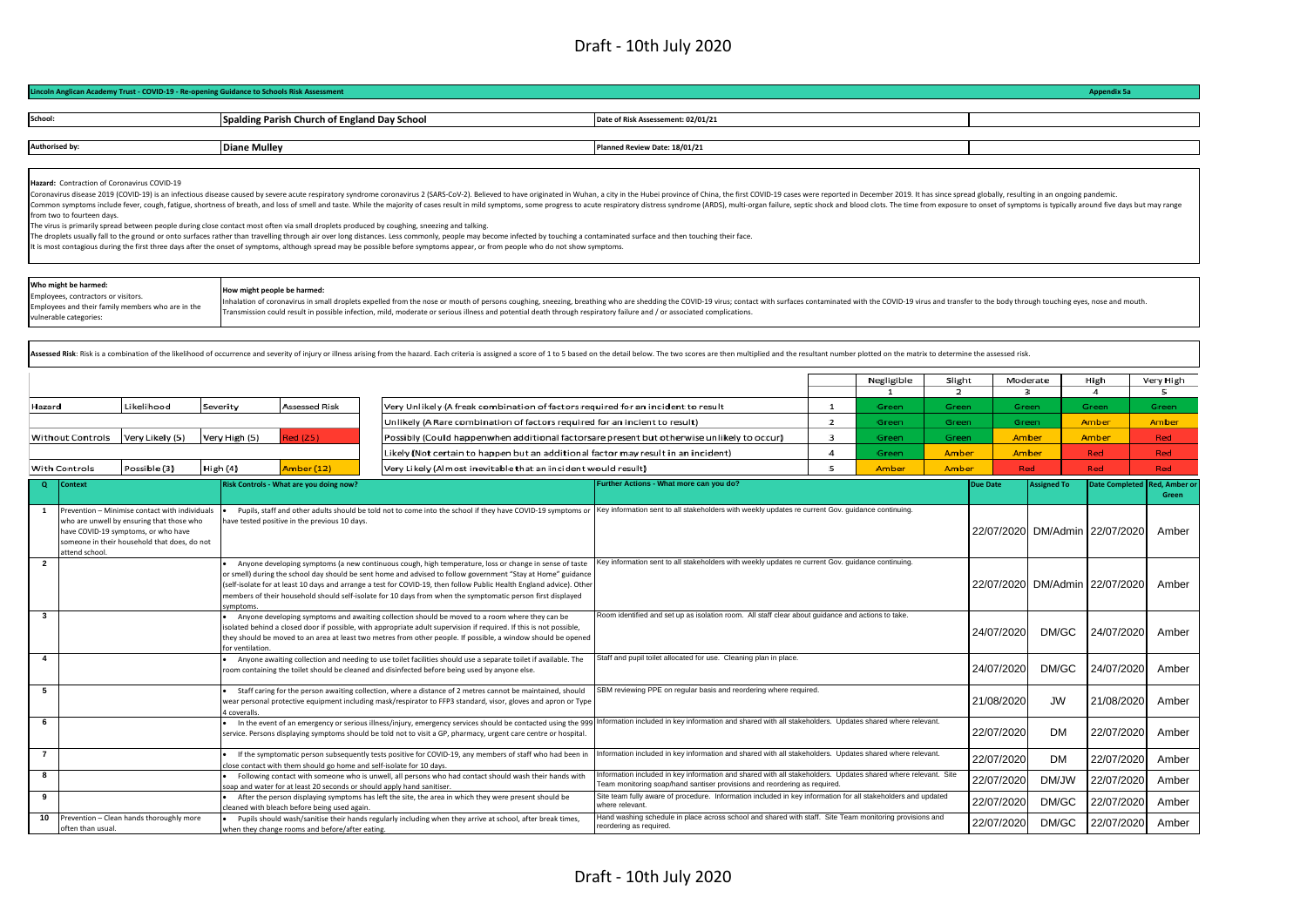| Green<br>Site Team monirtoring provisions and reordering where required.<br>11<br>Additional hand washing and/or hand sanitiser stations should be provided to ensure that pupils and staff<br>24/07/2020<br>DM/GC<br>24/07/2020<br>in wash their hands regularly<br>12<br>Information included in key information and shared with all stakeholders. Hand washing wipes also available<br>Staff should supervise hand sanitiser to reduce the risk of ingestion by pupils. Skin friendly cleaning wipes<br>DM/JW<br>24/07/2020<br>24/07/2020<br>where required - CTs to liaise with SBM/Site Team<br>hould be considered as a safer alternative if required.<br>Information included in key information and shared with all stakeholders. Staff updated as required.<br>13<br>22/07/2020<br>DM<br>22/07/2020<br>Staff should help small children and pupils with complex needs to clean their hands properly.<br>14<br>Hand washing schedule in place across school and shared with staff. Site Team to monitor provisions and<br>Hand washing regimes should be built into the school's daily regime.<br>22/07/2020<br>DM/GC<br>22/07/2020<br>reorder as required<br>Information included in key information for all stakeholders. Additional bins in place, staff to speak to Site<br>15<br>revention - Ensure good respiratory hygiene<br>Staff and pupils should be instructed in the "catch it, kill it, bin it" approach and informed that following this<br>21/08/2020<br>DM/JW<br>21/08/2020<br>Team should further bins be required.<br>by promoting the "catch it, kill it, bin it"<br>oproach is expected.<br>Additional bins in place, staff to speak to Site Team should further bins be required.<br>16<br>Sufficient tissues and bins should be provided.<br>21/08/2020<br><b>JW</b><br>21/08/2020<br>17<br>Information included in key information and shared with all stakeholders. Child friendly information shared and<br>Additional support/explanation should be provided to younger children and those with complex needs.<br><b>DM</b><br>22/07/2020<br>22/07/2020<br>stickers to encourage<br>Enhanced cleaning schedule in place and shared with site team/cleaning staff. Site Team/SBM monitoring<br>18<br>Prevention - Introduce enhanced cleaning,<br>An enhanced cleaning schedule should be put in place.<br>DM/GC<br>24/07/2020<br>24/07/2020<br>cleaning schedule, reviewing where necessary. Cleaning materials in all rooms, checked by Site Team.<br>ncluding cleaning frequently touched surfaces<br>Enhanced cleaning schedule in place and shared with site team/cleaning staff. Site Team/SBM monitoring<br>19<br>Rooms that are used by different groups should be cleaned between groups.<br>24/07/2020<br>DM/GC<br>24/07/2020<br>cleaning schedule, reviewing where necessary. Cleaning materials in all rooms, checked by Site Team.<br>N/A - Children to eat in classrooms during Term 3 for all bar FS2. Tables to be cleaned straight after lunch and<br>20<br>Dining Hall surfaces should be cleaned between groups.<br>put away.<br>Enhanced cleaning schedule in place and shared with site team/cleaning staff. Site Team/SBM monitoring<br>21<br>Shared areas should be cleaned more frequently<br>24/07/2020<br>DM/GC<br>24/07/2020<br>cleaning schedule, reviewing where necessary. Cleaning materials in all rooms, checked by Site Team.<br>22<br>Enhanced cleaning schedule in place and shared with site team/cleaning staff. Site Team/SBM monitoring<br>Frequently touched surfaces should be cleaned more often than usual.<br>DM/GC<br>24/07/2020<br>24/07/2020<br>cleaning schedule, reviewing where necessary. Cleaning materials in all rooms, checked by Site Team.<br>Enhanced cleaning schedule in place and shared with site team/cleaning staff. Site Team/SBM monitoring<br>23<br>Toilets should be cleaned regularly.<br>DM/GC<br>24/07/2020<br>24/07/2020<br>cleaning schedule, reviewing where necessary.<br>24<br>Information included in key information and shared with all stakeholders. Pupils reminded on a regular basis.<br>22/07/2020<br>DM<br>22/07/2020<br>Pupils should be encouraged to wash their hands after using the toilet<br>25<br>Prevention - Minimise contact between<br>Information included in key information for all stakeholders and reiterated on weekly basis through weekly breifir<br>Staff should be told to maintain social distancing from other staff/adults (2 metres or 1 metre plus<br>email. Concerns to be logged with SLT. Signage/tape updated as required. SBM monitoring PPE provisions<br>21/08/2020<br>DM/JW<br>21/08/2020<br>individuals and maintain social distancing<br>precautions). Personal protective equipment should be considered where this is not possible.<br>eordering as required. Risk assessment to be reread by all staff following updates.<br>wherever possible.<br>Information included in key information for all stakeholders and reiterated on weekly basis through weekly briefin<br>26<br>Staff should be told to maintain social distancing from pupils (2 metres or 1 metre plus precautions) where<br>email. Concerns to be logged with SLT. Signage/tape updated as required. SBM monitoring PPE provisions<br>21/08/2020<br>DM/JW<br>21/08/2020<br>possible. Personal protective equipment should be considered where this is not possible.<br>reordering as required. Risk assessment to be reread by all staff following updates.<br>Information included in key information for all stakeholders and reiterated on weekly basis through weekly briefin<br>27<br>Staff should be told to minimise contact of less than one metre with anyone else. Personal protective<br>email. Concerns to be logged with SLT. Signage/tape updated as required. SBM monitoring PPE provisions<br>DM/JW<br>equipment should be considered where this is not possible.<br>21/08/2020<br>21/08/2020<br>reordering as required. Risk assessment to be reread by all staff following updates.<br>Bubbles organised and in place with staff fully aware of plans/organisation. Seating plans updated weekly<br>28<br>Class sized groups/bubbles of pupils should be created where possible and kept separate from other<br>22/07/2020<br>DM<br>22/07/2020<br>alongside staffing updates. Playground marking support bubbles at break/lunch times.<br>(roups. (KS2 & lower)<br>N/A<br>29<br>Year sized groups/bubbles of pupils should be created and kept separate from other groups whenever<br>ossible. (KS3 upwards)<br>N/A<br>30<br>Pupils should be encouraged to maintain social distancing whilst within their groups. (Secondary)<br>N/A - No plans to use shared spaces during Term 3. Plans for Term 4 onwards to be reviewed nearer the time.<br>31<br>The use of shared spaces should be avoided where possible.<br>Classroom layouts adapted and in place. Additional furniture removed and stored.<br>32<br>Classroom layouts should be adapted and furniture should be removed to help facilitate distancing.<br>24/07/2020<br>CTs/Site<br>24/07/2020<br>33<br>Class Collective Worship or via Teams to be undertaken during Term 3. Plans for Term 4 onwards<br>Gatherings such as assemblies or collective worship involving more than one group should be avoided.<br>22/07/2020<br>22/07/2020<br>DM<br>to be reviewed nearer to the time.<br>Timetables for staggered starts, breaks, lunches and end of day in place and shared with stakeholders.<br>34<br>Timetabling and scheduling should be altered to keep groups apart and minimise movement around the<br>22/07/2020<br>DM<br>22/07/2020<br>Jpdated as required to include further stagger if necessary<br>chool<br>35<br>One way system in place. Staggered timetables in place. Restricted travel around school. Updated as<br>Timetables and travel routes should be altered to avoid creating busy corridors, entrances and exits.<br><b>DM</b><br>22/07/2020<br>22/07/2020<br>required.<br>Timetables for staggered starts, breaks, lunches and end of day in place and shared with all stakeholders<br>36<br>Staggered break and lunch times should be considered.<br>22/07/2020<br><b>DM</b><br>22/07/2020<br>Updated as required.<br>Layouts adapted and in place. Additional furniture removed and stored. Additional staff rooms in place.<br>37<br>Staff Room layouts should be adapted and furniture should be removed to help facilitate distancing.<br>24/07/2020<br>DM/Site<br>24/07/2020<br>38<br>Layouts adapted and in place. Additional furniture removed and stored. Additional staff rooms in place.<br>24/07/2020<br>DM/Site<br>24/07/2020<br>Use of Staff Rooms should be reduced/amended to help facilitate distancing<br>39<br>Timetables for staggered starts, breaks, lunches and end of day in place and shared with stakeholders.<br>School arrival and departure times should be staggered where possible to keep groups apart as they arrive<br>22/07/2020<br><b>DM</b><br>22/07/2020<br>SLT on gate duty each day to support. Updated as required including further stagger if necessary.<br>nd leave<br>Timetables for staggered starts and end of day in place and shared with stakeholders alongside expectations.<br>40<br>Parents should be informed of the amended arrangements for drop off/collection<br>22/07/2020<br><b>DM</b><br>22/07/2020<br>Regular updates to parents/carers. Updated as required including further stagger if necessary.<br>Timetables for staggered starts and end of day in place and shared with stakeholders alongside expectations.<br>41<br>Parents should be told not to gather at the school gates/entrances.<br><b>DM</b><br>22/07/2020<br>22/07/2020<br>Regular updates to parents/carers. Updated as required including further stagger if necessary<br>Information included in key information and shared with all stakeholders. Reqular updates to parents/carers.<br>42<br>22/07/2020<br>DM<br>22/07/2020<br>Parents should be told not to access the site without first arranging an appointment.<br>43<br>Information included in key information and shared with all stakeholders. Hand washing schedule in place.<br>Pupils and staff who are wearing face masks on arrival should remove them on arrival without touching the<br>Site Team to monitor provisions and reorder where required.<br>22/07/2020<br><b>DM</b><br>22/07/2020<br>ront of the mask, either disposing of the mask inside a covered bin or placing it inside their own plastic bag at<br>the entrance, then should wash/sanitise their hands. | $\alpha$ | <b>Context</b> | Risk Controls - What are you doing now? | Further Actions - What more can you do? | <b>Due Date</b> | <b>Assigned To</b> | <b>Date Completed</b> | Red, Amber |
|---------------------------------------------------------------------------------------------------------------------------------------------------------------------------------------------------------------------------------------------------------------------------------------------------------------------------------------------------------------------------------------------------------------------------------------------------------------------------------------------------------------------------------------------------------------------------------------------------------------------------------------------------------------------------------------------------------------------------------------------------------------------------------------------------------------------------------------------------------------------------------------------------------------------------------------------------------------------------------------------------------------------------------------------------------------------------------------------------------------------------------------------------------------------------------------------------------------------------------------------------------------------------------------------------------------------------------------------------------------------------------------------------------------------------------------------------------------------------------------------------------------------------------------------------------------------------------------------------------------------------------------------------------------------------------------------------------------------------------------------------------------------------------------------------------------------------------------------------------------------------------------------------------------------------------------------------------------------------------------------------------------------------------------------------------------------------------------------------------------------------------------------------------------------------------------------------------------------------------------------------------------------------------------------------------------------------------------------------------------------------------------------------------------------------------------------------------------------------------------------------------------------------------------------------------------------------------------------------------------------------------------------------------------------------------------------------------------------------------------------------------------------------------------------------------------------------------------------------------------------------------------------------------------------------------------------------------------------------------------------------------------------------------------------------------------------------------------------------------------------------------------------------------------------------------------------------------------------------------------------------------------------------------------------------------------------------------------------------------------------------------------------------------------------------------------------------------------------------------------------------------------------------------------------------------------------------------------------------------------------------------------------------------------------------------------------------------------------------------------------------------------------------------------------------------------------------------------------------------------------------------------------------------------------------------------------------------------------------------------------------------------------------------------------------------------------------------------------------------------------------------------------------------------------------------------------------------------------------------------------------------------------------------------------------------------------------------------------------------------------------------------------------------------------------------------------------------------------------------------------------------------------------------------------------------------------------------------------------------------------------------------------------------------------------------------------------------------------------------------------------------------------------------------------------------------------------------------------------------------------------------------------------------------------------------------------------------------------------------------------------------------------------------------------------------------------------------------------------------------------------------------------------------------------------------------------------------------------------------------------------------------------------------------------------------------------------------------------------------------------------------------------------------------------------------------------------------------------------------------------------------------------------------------------------------------------------------------------------------------------------------------------------------------------------------------------------------------------------------------------------------------------------------------------------------------------------------------------------------------------------------------------------------------------------------------------------------------------------------------------------------------------------------------------------------------------------------------------------------------------------------------------------------------------------------------------------------------------------------------------------------------------------------------------------------------------------------------------------------------------------------------------------------------------------------------------------------------------------------------------------------------------------------------------------------------------------------------------------------------------------------------------------------------------------------------------------------------------------------------------------------------------------------------------------------------------------------------------------------------------------------------------------------------------------------------------------------------------------------------------------------------------------------------------------------------------------------------------------------------------------------------------------------------------------------------------------------------------------------------------------------------------------------------------------------------------------------------------------------------------------------------------------------------------------------------------------------------------------------------------------------------------------------------------------------------------------------------------------------------------------------------------------------------------------------------------------------------------------------------------------------------------------------------------------------------------------------------------------------------------------------------------------------------------------------------------------------------------------------------------------------------------------------------------------------------------------------------------------------------------------------------------------------------------------------------------------------------------------------------------------------------------------------------------------------------------------------------------------------------------------------------------------------------------------------------------------------------------------------------------------------------------------------------------------------------------------------------------------------------------------------------------------------------------------------------------------------------------------------------------------------------------------------------------------------------------------------------------------------------------------------------------------------------------------------------------------------------------------------------------------------------------------------------------------------------------------------------------------------------------------------------------------------------------------------------------------------------------------------------------------------------------------------------------------------------------------------------------------------------------------------------------------------------------------------------------------------------------------------------------------------------------------------------------------------------------------------------------------------------------------------------------------------------------------------------------------------------------------------------------------------------------------------------------------------------------------------------------------------------------------------------------------------------------------------------------------------------------------------------------------------------------------------------------------------------------------------------------------------------------------------------------------------------------------------------------------------------------------------------------------------------------------------------------------------------------------------------------------------------------------------------------------------------------------------------------------------------------------------------------------------------------------------------------------------------------------------------------------------------------------|----------|----------------|-----------------------------------------|-----------------------------------------|-----------------|--------------------|-----------------------|------------|
|                                                                                                                                                                                                                                                                                                                                                                                                                                                                                                                                                                                                                                                                                                                                                                                                                                                                                                                                                                                                                                                                                                                                                                                                                                                                                                                                                                                                                                                                                                                                                                                                                                                                                                                                                                                                                                                                                                                                                                                                                                                                                                                                                                                                                                                                                                                                                                                                                                                                                                                                                                                                                                                                                                                                                                                                                                                                                                                                                                                                                                                                                                                                                                                                                                                                                                                                                                                                                                                                                                                                                                                                                                                                                                                                                                                                                                                                                                                                                                                                                                                                                                                                                                                                                                                                                                                                                                                                                                                                                                                                                                                                                                                                                                                                                                                                                                                                                                                                                                                                                                                                                                                                                                                                                                                                                                                                                                                                                                                                                                                                                                                                                                                                                                                                                                                                                                                                                                                                                                                                                                                                                                                                                                                                                                                                                                                                                                                                                                                                                                                                                                                                                                                                                                                                                                                                                                                                                                                                                                                                                                                                                                                                                                                                                                                                                                                                                                                                                                                                                                                                                                                                                                                                                                                                                                                                                                                                                                                                                                                                                                                                                                                                                                                                                                                                                                                                                                                                                                                                                                                                                                                                                                                                                                                                                                                                                                                                                                                                                                                                                                                                                                                                                                                                                                                                                                                                                                                                                                                                                                                                                                                                                                                                                                                                                                                                                                                                                                                                                                                                                                                                                                                                                                                                                                                                                                                                                                                                                                                                                                                                                                                                                           |          |                |                                         |                                         |                 |                    |                       |            |
|                                                                                                                                                                                                                                                                                                                                                                                                                                                                                                                                                                                                                                                                                                                                                                                                                                                                                                                                                                                                                                                                                                                                                                                                                                                                                                                                                                                                                                                                                                                                                                                                                                                                                                                                                                                                                                                                                                                                                                                                                                                                                                                                                                                                                                                                                                                                                                                                                                                                                                                                                                                                                                                                                                                                                                                                                                                                                                                                                                                                                                                                                                                                                                                                                                                                                                                                                                                                                                                                                                                                                                                                                                                                                                                                                                                                                                                                                                                                                                                                                                                                                                                                                                                                                                                                                                                                                                                                                                                                                                                                                                                                                                                                                                                                                                                                                                                                                                                                                                                                                                                                                                                                                                                                                                                                                                                                                                                                                                                                                                                                                                                                                                                                                                                                                                                                                                                                                                                                                                                                                                                                                                                                                                                                                                                                                                                                                                                                                                                                                                                                                                                                                                                                                                                                                                                                                                                                                                                                                                                                                                                                                                                                                                                                                                                                                                                                                                                                                                                                                                                                                                                                                                                                                                                                                                                                                                                                                                                                                                                                                                                                                                                                                                                                                                                                                                                                                                                                                                                                                                                                                                                                                                                                                                                                                                                                                                                                                                                                                                                                                                                                                                                                                                                                                                                                                                                                                                                                                                                                                                                                                                                                                                                                                                                                                                                                                                                                                                                                                                                                                                                                                                                                                                                                                                                                                                                                                                                                                                                                                                                                                                                                                           |          |                |                                         |                                         |                 |                    |                       | Amber      |
|                                                                                                                                                                                                                                                                                                                                                                                                                                                                                                                                                                                                                                                                                                                                                                                                                                                                                                                                                                                                                                                                                                                                                                                                                                                                                                                                                                                                                                                                                                                                                                                                                                                                                                                                                                                                                                                                                                                                                                                                                                                                                                                                                                                                                                                                                                                                                                                                                                                                                                                                                                                                                                                                                                                                                                                                                                                                                                                                                                                                                                                                                                                                                                                                                                                                                                                                                                                                                                                                                                                                                                                                                                                                                                                                                                                                                                                                                                                                                                                                                                                                                                                                                                                                                                                                                                                                                                                                                                                                                                                                                                                                                                                                                                                                                                                                                                                                                                                                                                                                                                                                                                                                                                                                                                                                                                                                                                                                                                                                                                                                                                                                                                                                                                                                                                                                                                                                                                                                                                                                                                                                                                                                                                                                                                                                                                                                                                                                                                                                                                                                                                                                                                                                                                                                                                                                                                                                                                                                                                                                                                                                                                                                                                                                                                                                                                                                                                                                                                                                                                                                                                                                                                                                                                                                                                                                                                                                                                                                                                                                                                                                                                                                                                                                                                                                                                                                                                                                                                                                                                                                                                                                                                                                                                                                                                                                                                                                                                                                                                                                                                                                                                                                                                                                                                                                                                                                                                                                                                                                                                                                                                                                                                                                                                                                                                                                                                                                                                                                                                                                                                                                                                                                                                                                                                                                                                                                                                                                                                                                                                                                                                                                                           |          |                |                                         |                                         |                 |                    |                       | Amber      |
|                                                                                                                                                                                                                                                                                                                                                                                                                                                                                                                                                                                                                                                                                                                                                                                                                                                                                                                                                                                                                                                                                                                                                                                                                                                                                                                                                                                                                                                                                                                                                                                                                                                                                                                                                                                                                                                                                                                                                                                                                                                                                                                                                                                                                                                                                                                                                                                                                                                                                                                                                                                                                                                                                                                                                                                                                                                                                                                                                                                                                                                                                                                                                                                                                                                                                                                                                                                                                                                                                                                                                                                                                                                                                                                                                                                                                                                                                                                                                                                                                                                                                                                                                                                                                                                                                                                                                                                                                                                                                                                                                                                                                                                                                                                                                                                                                                                                                                                                                                                                                                                                                                                                                                                                                                                                                                                                                                                                                                                                                                                                                                                                                                                                                                                                                                                                                                                                                                                                                                                                                                                                                                                                                                                                                                                                                                                                                                                                                                                                                                                                                                                                                                                                                                                                                                                                                                                                                                                                                                                                                                                                                                                                                                                                                                                                                                                                                                                                                                                                                                                                                                                                                                                                                                                                                                                                                                                                                                                                                                                                                                                                                                                                                                                                                                                                                                                                                                                                                                                                                                                                                                                                                                                                                                                                                                                                                                                                                                                                                                                                                                                                                                                                                                                                                                                                                                                                                                                                                                                                                                                                                                                                                                                                                                                                                                                                                                                                                                                                                                                                                                                                                                                                                                                                                                                                                                                                                                                                                                                                                                                                                                                                                           |          |                |                                         |                                         |                 |                    |                       | Amber      |
|                                                                                                                                                                                                                                                                                                                                                                                                                                                                                                                                                                                                                                                                                                                                                                                                                                                                                                                                                                                                                                                                                                                                                                                                                                                                                                                                                                                                                                                                                                                                                                                                                                                                                                                                                                                                                                                                                                                                                                                                                                                                                                                                                                                                                                                                                                                                                                                                                                                                                                                                                                                                                                                                                                                                                                                                                                                                                                                                                                                                                                                                                                                                                                                                                                                                                                                                                                                                                                                                                                                                                                                                                                                                                                                                                                                                                                                                                                                                                                                                                                                                                                                                                                                                                                                                                                                                                                                                                                                                                                                                                                                                                                                                                                                                                                                                                                                                                                                                                                                                                                                                                                                                                                                                                                                                                                                                                                                                                                                                                                                                                                                                                                                                                                                                                                                                                                                                                                                                                                                                                                                                                                                                                                                                                                                                                                                                                                                                                                                                                                                                                                                                                                                                                                                                                                                                                                                                                                                                                                                                                                                                                                                                                                                                                                                                                                                                                                                                                                                                                                                                                                                                                                                                                                                                                                                                                                                                                                                                                                                                                                                                                                                                                                                                                                                                                                                                                                                                                                                                                                                                                                                                                                                                                                                                                                                                                                                                                                                                                                                                                                                                                                                                                                                                                                                                                                                                                                                                                                                                                                                                                                                                                                                                                                                                                                                                                                                                                                                                                                                                                                                                                                                                                                                                                                                                                                                                                                                                                                                                                                                                                                                                                           |          |                |                                         |                                         |                 |                    |                       | Amber      |
|                                                                                                                                                                                                                                                                                                                                                                                                                                                                                                                                                                                                                                                                                                                                                                                                                                                                                                                                                                                                                                                                                                                                                                                                                                                                                                                                                                                                                                                                                                                                                                                                                                                                                                                                                                                                                                                                                                                                                                                                                                                                                                                                                                                                                                                                                                                                                                                                                                                                                                                                                                                                                                                                                                                                                                                                                                                                                                                                                                                                                                                                                                                                                                                                                                                                                                                                                                                                                                                                                                                                                                                                                                                                                                                                                                                                                                                                                                                                                                                                                                                                                                                                                                                                                                                                                                                                                                                                                                                                                                                                                                                                                                                                                                                                                                                                                                                                                                                                                                                                                                                                                                                                                                                                                                                                                                                                                                                                                                                                                                                                                                                                                                                                                                                                                                                                                                                                                                                                                                                                                                                                                                                                                                                                                                                                                                                                                                                                                                                                                                                                                                                                                                                                                                                                                                                                                                                                                                                                                                                                                                                                                                                                                                                                                                                                                                                                                                                                                                                                                                                                                                                                                                                                                                                                                                                                                                                                                                                                                                                                                                                                                                                                                                                                                                                                                                                                                                                                                                                                                                                                                                                                                                                                                                                                                                                                                                                                                                                                                                                                                                                                                                                                                                                                                                                                                                                                                                                                                                                                                                                                                                                                                                                                                                                                                                                                                                                                                                                                                                                                                                                                                                                                                                                                                                                                                                                                                                                                                                                                                                                                                                                                                           |          |                |                                         |                                         |                 |                    |                       | Amber      |
|                                                                                                                                                                                                                                                                                                                                                                                                                                                                                                                                                                                                                                                                                                                                                                                                                                                                                                                                                                                                                                                                                                                                                                                                                                                                                                                                                                                                                                                                                                                                                                                                                                                                                                                                                                                                                                                                                                                                                                                                                                                                                                                                                                                                                                                                                                                                                                                                                                                                                                                                                                                                                                                                                                                                                                                                                                                                                                                                                                                                                                                                                                                                                                                                                                                                                                                                                                                                                                                                                                                                                                                                                                                                                                                                                                                                                                                                                                                                                                                                                                                                                                                                                                                                                                                                                                                                                                                                                                                                                                                                                                                                                                                                                                                                                                                                                                                                                                                                                                                                                                                                                                                                                                                                                                                                                                                                                                                                                                                                                                                                                                                                                                                                                                                                                                                                                                                                                                                                                                                                                                                                                                                                                                                                                                                                                                                                                                                                                                                                                                                                                                                                                                                                                                                                                                                                                                                                                                                                                                                                                                                                                                                                                                                                                                                                                                                                                                                                                                                                                                                                                                                                                                                                                                                                                                                                                                                                                                                                                                                                                                                                                                                                                                                                                                                                                                                                                                                                                                                                                                                                                                                                                                                                                                                                                                                                                                                                                                                                                                                                                                                                                                                                                                                                                                                                                                                                                                                                                                                                                                                                                                                                                                                                                                                                                                                                                                                                                                                                                                                                                                                                                                                                                                                                                                                                                                                                                                                                                                                                                                                                                                                                                           |          |                |                                         |                                         |                 |                    |                       | Amber      |
|                                                                                                                                                                                                                                                                                                                                                                                                                                                                                                                                                                                                                                                                                                                                                                                                                                                                                                                                                                                                                                                                                                                                                                                                                                                                                                                                                                                                                                                                                                                                                                                                                                                                                                                                                                                                                                                                                                                                                                                                                                                                                                                                                                                                                                                                                                                                                                                                                                                                                                                                                                                                                                                                                                                                                                                                                                                                                                                                                                                                                                                                                                                                                                                                                                                                                                                                                                                                                                                                                                                                                                                                                                                                                                                                                                                                                                                                                                                                                                                                                                                                                                                                                                                                                                                                                                                                                                                                                                                                                                                                                                                                                                                                                                                                                                                                                                                                                                                                                                                                                                                                                                                                                                                                                                                                                                                                                                                                                                                                                                                                                                                                                                                                                                                                                                                                                                                                                                                                                                                                                                                                                                                                                                                                                                                                                                                                                                                                                                                                                                                                                                                                                                                                                                                                                                                                                                                                                                                                                                                                                                                                                                                                                                                                                                                                                                                                                                                                                                                                                                                                                                                                                                                                                                                                                                                                                                                                                                                                                                                                                                                                                                                                                                                                                                                                                                                                                                                                                                                                                                                                                                                                                                                                                                                                                                                                                                                                                                                                                                                                                                                                                                                                                                                                                                                                                                                                                                                                                                                                                                                                                                                                                                                                                                                                                                                                                                                                                                                                                                                                                                                                                                                                                                                                                                                                                                                                                                                                                                                                                                                                                                                                                           |          |                |                                         |                                         |                 |                    |                       | Amber      |
|                                                                                                                                                                                                                                                                                                                                                                                                                                                                                                                                                                                                                                                                                                                                                                                                                                                                                                                                                                                                                                                                                                                                                                                                                                                                                                                                                                                                                                                                                                                                                                                                                                                                                                                                                                                                                                                                                                                                                                                                                                                                                                                                                                                                                                                                                                                                                                                                                                                                                                                                                                                                                                                                                                                                                                                                                                                                                                                                                                                                                                                                                                                                                                                                                                                                                                                                                                                                                                                                                                                                                                                                                                                                                                                                                                                                                                                                                                                                                                                                                                                                                                                                                                                                                                                                                                                                                                                                                                                                                                                                                                                                                                                                                                                                                                                                                                                                                                                                                                                                                                                                                                                                                                                                                                                                                                                                                                                                                                                                                                                                                                                                                                                                                                                                                                                                                                                                                                                                                                                                                                                                                                                                                                                                                                                                                                                                                                                                                                                                                                                                                                                                                                                                                                                                                                                                                                                                                                                                                                                                                                                                                                                                                                                                                                                                                                                                                                                                                                                                                                                                                                                                                                                                                                                                                                                                                                                                                                                                                                                                                                                                                                                                                                                                                                                                                                                                                                                                                                                                                                                                                                                                                                                                                                                                                                                                                                                                                                                                                                                                                                                                                                                                                                                                                                                                                                                                                                                                                                                                                                                                                                                                                                                                                                                                                                                                                                                                                                                                                                                                                                                                                                                                                                                                                                                                                                                                                                                                                                                                                                                                                                                                                           |          |                |                                         |                                         |                 |                    |                       | Amber      |
|                                                                                                                                                                                                                                                                                                                                                                                                                                                                                                                                                                                                                                                                                                                                                                                                                                                                                                                                                                                                                                                                                                                                                                                                                                                                                                                                                                                                                                                                                                                                                                                                                                                                                                                                                                                                                                                                                                                                                                                                                                                                                                                                                                                                                                                                                                                                                                                                                                                                                                                                                                                                                                                                                                                                                                                                                                                                                                                                                                                                                                                                                                                                                                                                                                                                                                                                                                                                                                                                                                                                                                                                                                                                                                                                                                                                                                                                                                                                                                                                                                                                                                                                                                                                                                                                                                                                                                                                                                                                                                                                                                                                                                                                                                                                                                                                                                                                                                                                                                                                                                                                                                                                                                                                                                                                                                                                                                                                                                                                                                                                                                                                                                                                                                                                                                                                                                                                                                                                                                                                                                                                                                                                                                                                                                                                                                                                                                                                                                                                                                                                                                                                                                                                                                                                                                                                                                                                                                                                                                                                                                                                                                                                                                                                                                                                                                                                                                                                                                                                                                                                                                                                                                                                                                                                                                                                                                                                                                                                                                                                                                                                                                                                                                                                                                                                                                                                                                                                                                                                                                                                                                                                                                                                                                                                                                                                                                                                                                                                                                                                                                                                                                                                                                                                                                                                                                                                                                                                                                                                                                                                                                                                                                                                                                                                                                                                                                                                                                                                                                                                                                                                                                                                                                                                                                                                                                                                                                                                                                                                                                                                                                                                                           |          |                |                                         |                                         |                 |                    |                       | Amber      |
|                                                                                                                                                                                                                                                                                                                                                                                                                                                                                                                                                                                                                                                                                                                                                                                                                                                                                                                                                                                                                                                                                                                                                                                                                                                                                                                                                                                                                                                                                                                                                                                                                                                                                                                                                                                                                                                                                                                                                                                                                                                                                                                                                                                                                                                                                                                                                                                                                                                                                                                                                                                                                                                                                                                                                                                                                                                                                                                                                                                                                                                                                                                                                                                                                                                                                                                                                                                                                                                                                                                                                                                                                                                                                                                                                                                                                                                                                                                                                                                                                                                                                                                                                                                                                                                                                                                                                                                                                                                                                                                                                                                                                                                                                                                                                                                                                                                                                                                                                                                                                                                                                                                                                                                                                                                                                                                                                                                                                                                                                                                                                                                                                                                                                                                                                                                                                                                                                                                                                                                                                                                                                                                                                                                                                                                                                                                                                                                                                                                                                                                                                                                                                                                                                                                                                                                                                                                                                                                                                                                                                                                                                                                                                                                                                                                                                                                                                                                                                                                                                                                                                                                                                                                                                                                                                                                                                                                                                                                                                                                                                                                                                                                                                                                                                                                                                                                                                                                                                                                                                                                                                                                                                                                                                                                                                                                                                                                                                                                                                                                                                                                                                                                                                                                                                                                                                                                                                                                                                                                                                                                                                                                                                                                                                                                                                                                                                                                                                                                                                                                                                                                                                                                                                                                                                                                                                                                                                                                                                                                                                                                                                                                                                           |          |                |                                         |                                         |                 |                    |                       |            |
|                                                                                                                                                                                                                                                                                                                                                                                                                                                                                                                                                                                                                                                                                                                                                                                                                                                                                                                                                                                                                                                                                                                                                                                                                                                                                                                                                                                                                                                                                                                                                                                                                                                                                                                                                                                                                                                                                                                                                                                                                                                                                                                                                                                                                                                                                                                                                                                                                                                                                                                                                                                                                                                                                                                                                                                                                                                                                                                                                                                                                                                                                                                                                                                                                                                                                                                                                                                                                                                                                                                                                                                                                                                                                                                                                                                                                                                                                                                                                                                                                                                                                                                                                                                                                                                                                                                                                                                                                                                                                                                                                                                                                                                                                                                                                                                                                                                                                                                                                                                                                                                                                                                                                                                                                                                                                                                                                                                                                                                                                                                                                                                                                                                                                                                                                                                                                                                                                                                                                                                                                                                                                                                                                                                                                                                                                                                                                                                                                                                                                                                                                                                                                                                                                                                                                                                                                                                                                                                                                                                                                                                                                                                                                                                                                                                                                                                                                                                                                                                                                                                                                                                                                                                                                                                                                                                                                                                                                                                                                                                                                                                                                                                                                                                                                                                                                                                                                                                                                                                                                                                                                                                                                                                                                                                                                                                                                                                                                                                                                                                                                                                                                                                                                                                                                                                                                                                                                                                                                                                                                                                                                                                                                                                                                                                                                                                                                                                                                                                                                                                                                                                                                                                                                                                                                                                                                                                                                                                                                                                                                                                                                                                                                           |          |                |                                         |                                         |                 |                    |                       | Amber      |
|                                                                                                                                                                                                                                                                                                                                                                                                                                                                                                                                                                                                                                                                                                                                                                                                                                                                                                                                                                                                                                                                                                                                                                                                                                                                                                                                                                                                                                                                                                                                                                                                                                                                                                                                                                                                                                                                                                                                                                                                                                                                                                                                                                                                                                                                                                                                                                                                                                                                                                                                                                                                                                                                                                                                                                                                                                                                                                                                                                                                                                                                                                                                                                                                                                                                                                                                                                                                                                                                                                                                                                                                                                                                                                                                                                                                                                                                                                                                                                                                                                                                                                                                                                                                                                                                                                                                                                                                                                                                                                                                                                                                                                                                                                                                                                                                                                                                                                                                                                                                                                                                                                                                                                                                                                                                                                                                                                                                                                                                                                                                                                                                                                                                                                                                                                                                                                                                                                                                                                                                                                                                                                                                                                                                                                                                                                                                                                                                                                                                                                                                                                                                                                                                                                                                                                                                                                                                                                                                                                                                                                                                                                                                                                                                                                                                                                                                                                                                                                                                                                                                                                                                                                                                                                                                                                                                                                                                                                                                                                                                                                                                                                                                                                                                                                                                                                                                                                                                                                                                                                                                                                                                                                                                                                                                                                                                                                                                                                                                                                                                                                                                                                                                                                                                                                                                                                                                                                                                                                                                                                                                                                                                                                                                                                                                                                                                                                                                                                                                                                                                                                                                                                                                                                                                                                                                                                                                                                                                                                                                                                                                                                                                                           |          |                |                                         |                                         |                 |                    |                       | Amber      |
|                                                                                                                                                                                                                                                                                                                                                                                                                                                                                                                                                                                                                                                                                                                                                                                                                                                                                                                                                                                                                                                                                                                                                                                                                                                                                                                                                                                                                                                                                                                                                                                                                                                                                                                                                                                                                                                                                                                                                                                                                                                                                                                                                                                                                                                                                                                                                                                                                                                                                                                                                                                                                                                                                                                                                                                                                                                                                                                                                                                                                                                                                                                                                                                                                                                                                                                                                                                                                                                                                                                                                                                                                                                                                                                                                                                                                                                                                                                                                                                                                                                                                                                                                                                                                                                                                                                                                                                                                                                                                                                                                                                                                                                                                                                                                                                                                                                                                                                                                                                                                                                                                                                                                                                                                                                                                                                                                                                                                                                                                                                                                                                                                                                                                                                                                                                                                                                                                                                                                                                                                                                                                                                                                                                                                                                                                                                                                                                                                                                                                                                                                                                                                                                                                                                                                                                                                                                                                                                                                                                                                                                                                                                                                                                                                                                                                                                                                                                                                                                                                                                                                                                                                                                                                                                                                                                                                                                                                                                                                                                                                                                                                                                                                                                                                                                                                                                                                                                                                                                                                                                                                                                                                                                                                                                                                                                                                                                                                                                                                                                                                                                                                                                                                                                                                                                                                                                                                                                                                                                                                                                                                                                                                                                                                                                                                                                                                                                                                                                                                                                                                                                                                                                                                                                                                                                                                                                                                                                                                                                                                                                                                                                                                           |          |                |                                         |                                         |                 |                    |                       | Amber      |
|                                                                                                                                                                                                                                                                                                                                                                                                                                                                                                                                                                                                                                                                                                                                                                                                                                                                                                                                                                                                                                                                                                                                                                                                                                                                                                                                                                                                                                                                                                                                                                                                                                                                                                                                                                                                                                                                                                                                                                                                                                                                                                                                                                                                                                                                                                                                                                                                                                                                                                                                                                                                                                                                                                                                                                                                                                                                                                                                                                                                                                                                                                                                                                                                                                                                                                                                                                                                                                                                                                                                                                                                                                                                                                                                                                                                                                                                                                                                                                                                                                                                                                                                                                                                                                                                                                                                                                                                                                                                                                                                                                                                                                                                                                                                                                                                                                                                                                                                                                                                                                                                                                                                                                                                                                                                                                                                                                                                                                                                                                                                                                                                                                                                                                                                                                                                                                                                                                                                                                                                                                                                                                                                                                                                                                                                                                                                                                                                                                                                                                                                                                                                                                                                                                                                                                                                                                                                                                                                                                                                                                                                                                                                                                                                                                                                                                                                                                                                                                                                                                                                                                                                                                                                                                                                                                                                                                                                                                                                                                                                                                                                                                                                                                                                                                                                                                                                                                                                                                                                                                                                                                                                                                                                                                                                                                                                                                                                                                                                                                                                                                                                                                                                                                                                                                                                                                                                                                                                                                                                                                                                                                                                                                                                                                                                                                                                                                                                                                                                                                                                                                                                                                                                                                                                                                                                                                                                                                                                                                                                                                                                                                                                                           |          |                |                                         |                                         |                 |                    |                       | Amber      |
|                                                                                                                                                                                                                                                                                                                                                                                                                                                                                                                                                                                                                                                                                                                                                                                                                                                                                                                                                                                                                                                                                                                                                                                                                                                                                                                                                                                                                                                                                                                                                                                                                                                                                                                                                                                                                                                                                                                                                                                                                                                                                                                                                                                                                                                                                                                                                                                                                                                                                                                                                                                                                                                                                                                                                                                                                                                                                                                                                                                                                                                                                                                                                                                                                                                                                                                                                                                                                                                                                                                                                                                                                                                                                                                                                                                                                                                                                                                                                                                                                                                                                                                                                                                                                                                                                                                                                                                                                                                                                                                                                                                                                                                                                                                                                                                                                                                                                                                                                                                                                                                                                                                                                                                                                                                                                                                                                                                                                                                                                                                                                                                                                                                                                                                                                                                                                                                                                                                                                                                                                                                                                                                                                                                                                                                                                                                                                                                                                                                                                                                                                                                                                                                                                                                                                                                                                                                                                                                                                                                                                                                                                                                                                                                                                                                                                                                                                                                                                                                                                                                                                                                                                                                                                                                                                                                                                                                                                                                                                                                                                                                                                                                                                                                                                                                                                                                                                                                                                                                                                                                                                                                                                                                                                                                                                                                                                                                                                                                                                                                                                                                                                                                                                                                                                                                                                                                                                                                                                                                                                                                                                                                                                                                                                                                                                                                                                                                                                                                                                                                                                                                                                                                                                                                                                                                                                                                                                                                                                                                                                                                                                                                                                           |          |                |                                         |                                         |                 |                    |                       | Amber      |
|                                                                                                                                                                                                                                                                                                                                                                                                                                                                                                                                                                                                                                                                                                                                                                                                                                                                                                                                                                                                                                                                                                                                                                                                                                                                                                                                                                                                                                                                                                                                                                                                                                                                                                                                                                                                                                                                                                                                                                                                                                                                                                                                                                                                                                                                                                                                                                                                                                                                                                                                                                                                                                                                                                                                                                                                                                                                                                                                                                                                                                                                                                                                                                                                                                                                                                                                                                                                                                                                                                                                                                                                                                                                                                                                                                                                                                                                                                                                                                                                                                                                                                                                                                                                                                                                                                                                                                                                                                                                                                                                                                                                                                                                                                                                                                                                                                                                                                                                                                                                                                                                                                                                                                                                                                                                                                                                                                                                                                                                                                                                                                                                                                                                                                                                                                                                                                                                                                                                                                                                                                                                                                                                                                                                                                                                                                                                                                                                                                                                                                                                                                                                                                                                                                                                                                                                                                                                                                                                                                                                                                                                                                                                                                                                                                                                                                                                                                                                                                                                                                                                                                                                                                                                                                                                                                                                                                                                                                                                                                                                                                                                                                                                                                                                                                                                                                                                                                                                                                                                                                                                                                                                                                                                                                                                                                                                                                                                                                                                                                                                                                                                                                                                                                                                                                                                                                                                                                                                                                                                                                                                                                                                                                                                                                                                                                                                                                                                                                                                                                                                                                                                                                                                                                                                                                                                                                                                                                                                                                                                                                                                                                                                                           |          |                |                                         |                                         |                 |                    |                       | Amber      |
|                                                                                                                                                                                                                                                                                                                                                                                                                                                                                                                                                                                                                                                                                                                                                                                                                                                                                                                                                                                                                                                                                                                                                                                                                                                                                                                                                                                                                                                                                                                                                                                                                                                                                                                                                                                                                                                                                                                                                                                                                                                                                                                                                                                                                                                                                                                                                                                                                                                                                                                                                                                                                                                                                                                                                                                                                                                                                                                                                                                                                                                                                                                                                                                                                                                                                                                                                                                                                                                                                                                                                                                                                                                                                                                                                                                                                                                                                                                                                                                                                                                                                                                                                                                                                                                                                                                                                                                                                                                                                                                                                                                                                                                                                                                                                                                                                                                                                                                                                                                                                                                                                                                                                                                                                                                                                                                                                                                                                                                                                                                                                                                                                                                                                                                                                                                                                                                                                                                                                                                                                                                                                                                                                                                                                                                                                                                                                                                                                                                                                                                                                                                                                                                                                                                                                                                                                                                                                                                                                                                                                                                                                                                                                                                                                                                                                                                                                                                                                                                                                                                                                                                                                                                                                                                                                                                                                                                                                                                                                                                                                                                                                                                                                                                                                                                                                                                                                                                                                                                                                                                                                                                                                                                                                                                                                                                                                                                                                                                                                                                                                                                                                                                                                                                                                                                                                                                                                                                                                                                                                                                                                                                                                                                                                                                                                                                                                                                                                                                                                                                                                                                                                                                                                                                                                                                                                                                                                                                                                                                                                                                                                                                                                           |          |                |                                         |                                         |                 |                    |                       | Amber      |
|                                                                                                                                                                                                                                                                                                                                                                                                                                                                                                                                                                                                                                                                                                                                                                                                                                                                                                                                                                                                                                                                                                                                                                                                                                                                                                                                                                                                                                                                                                                                                                                                                                                                                                                                                                                                                                                                                                                                                                                                                                                                                                                                                                                                                                                                                                                                                                                                                                                                                                                                                                                                                                                                                                                                                                                                                                                                                                                                                                                                                                                                                                                                                                                                                                                                                                                                                                                                                                                                                                                                                                                                                                                                                                                                                                                                                                                                                                                                                                                                                                                                                                                                                                                                                                                                                                                                                                                                                                                                                                                                                                                                                                                                                                                                                                                                                                                                                                                                                                                                                                                                                                                                                                                                                                                                                                                                                                                                                                                                                                                                                                                                                                                                                                                                                                                                                                                                                                                                                                                                                                                                                                                                                                                                                                                                                                                                                                                                                                                                                                                                                                                                                                                                                                                                                                                                                                                                                                                                                                                                                                                                                                                                                                                                                                                                                                                                                                                                                                                                                                                                                                                                                                                                                                                                                                                                                                                                                                                                                                                                                                                                                                                                                                                                                                                                                                                                                                                                                                                                                                                                                                                                                                                                                                                                                                                                                                                                                                                                                                                                                                                                                                                                                                                                                                                                                                                                                                                                                                                                                                                                                                                                                                                                                                                                                                                                                                                                                                                                                                                                                                                                                                                                                                                                                                                                                                                                                                                                                                                                                                                                                                                                                           |          |                |                                         |                                         |                 |                    |                       | Green      |
|                                                                                                                                                                                                                                                                                                                                                                                                                                                                                                                                                                                                                                                                                                                                                                                                                                                                                                                                                                                                                                                                                                                                                                                                                                                                                                                                                                                                                                                                                                                                                                                                                                                                                                                                                                                                                                                                                                                                                                                                                                                                                                                                                                                                                                                                                                                                                                                                                                                                                                                                                                                                                                                                                                                                                                                                                                                                                                                                                                                                                                                                                                                                                                                                                                                                                                                                                                                                                                                                                                                                                                                                                                                                                                                                                                                                                                                                                                                                                                                                                                                                                                                                                                                                                                                                                                                                                                                                                                                                                                                                                                                                                                                                                                                                                                                                                                                                                                                                                                                                                                                                                                                                                                                                                                                                                                                                                                                                                                                                                                                                                                                                                                                                                                                                                                                                                                                                                                                                                                                                                                                                                                                                                                                                                                                                                                                                                                                                                                                                                                                                                                                                                                                                                                                                                                                                                                                                                                                                                                                                                                                                                                                                                                                                                                                                                                                                                                                                                                                                                                                                                                                                                                                                                                                                                                                                                                                                                                                                                                                                                                                                                                                                                                                                                                                                                                                                                                                                                                                                                                                                                                                                                                                                                                                                                                                                                                                                                                                                                                                                                                                                                                                                                                                                                                                                                                                                                                                                                                                                                                                                                                                                                                                                                                                                                                                                                                                                                                                                                                                                                                                                                                                                                                                                                                                                                                                                                                                                                                                                                                                                                                                                                           |          |                |                                         |                                         |                 |                    |                       | Green      |
|                                                                                                                                                                                                                                                                                                                                                                                                                                                                                                                                                                                                                                                                                                                                                                                                                                                                                                                                                                                                                                                                                                                                                                                                                                                                                                                                                                                                                                                                                                                                                                                                                                                                                                                                                                                                                                                                                                                                                                                                                                                                                                                                                                                                                                                                                                                                                                                                                                                                                                                                                                                                                                                                                                                                                                                                                                                                                                                                                                                                                                                                                                                                                                                                                                                                                                                                                                                                                                                                                                                                                                                                                                                                                                                                                                                                                                                                                                                                                                                                                                                                                                                                                                                                                                                                                                                                                                                                                                                                                                                                                                                                                                                                                                                                                                                                                                                                                                                                                                                                                                                                                                                                                                                                                                                                                                                                                                                                                                                                                                                                                                                                                                                                                                                                                                                                                                                                                                                                                                                                                                                                                                                                                                                                                                                                                                                                                                                                                                                                                                                                                                                                                                                                                                                                                                                                                                                                                                                                                                                                                                                                                                                                                                                                                                                                                                                                                                                                                                                                                                                                                                                                                                                                                                                                                                                                                                                                                                                                                                                                                                                                                                                                                                                                                                                                                                                                                                                                                                                                                                                                                                                                                                                                                                                                                                                                                                                                                                                                                                                                                                                                                                                                                                                                                                                                                                                                                                                                                                                                                                                                                                                                                                                                                                                                                                                                                                                                                                                                                                                                                                                                                                                                                                                                                                                                                                                                                                                                                                                                                                                                                                                                                           |          |                |                                         |                                         |                 |                    |                       | Green      |
|                                                                                                                                                                                                                                                                                                                                                                                                                                                                                                                                                                                                                                                                                                                                                                                                                                                                                                                                                                                                                                                                                                                                                                                                                                                                                                                                                                                                                                                                                                                                                                                                                                                                                                                                                                                                                                                                                                                                                                                                                                                                                                                                                                                                                                                                                                                                                                                                                                                                                                                                                                                                                                                                                                                                                                                                                                                                                                                                                                                                                                                                                                                                                                                                                                                                                                                                                                                                                                                                                                                                                                                                                                                                                                                                                                                                                                                                                                                                                                                                                                                                                                                                                                                                                                                                                                                                                                                                                                                                                                                                                                                                                                                                                                                                                                                                                                                                                                                                                                                                                                                                                                                                                                                                                                                                                                                                                                                                                                                                                                                                                                                                                                                                                                                                                                                                                                                                                                                                                                                                                                                                                                                                                                                                                                                                                                                                                                                                                                                                                                                                                                                                                                                                                                                                                                                                                                                                                                                                                                                                                                                                                                                                                                                                                                                                                                                                                                                                                                                                                                                                                                                                                                                                                                                                                                                                                                                                                                                                                                                                                                                                                                                                                                                                                                                                                                                                                                                                                                                                                                                                                                                                                                                                                                                                                                                                                                                                                                                                                                                                                                                                                                                                                                                                                                                                                                                                                                                                                                                                                                                                                                                                                                                                                                                                                                                                                                                                                                                                                                                                                                                                                                                                                                                                                                                                                                                                                                                                                                                                                                                                                                                                                           |          |                |                                         |                                         |                 |                    |                       | Green      |
|                                                                                                                                                                                                                                                                                                                                                                                                                                                                                                                                                                                                                                                                                                                                                                                                                                                                                                                                                                                                                                                                                                                                                                                                                                                                                                                                                                                                                                                                                                                                                                                                                                                                                                                                                                                                                                                                                                                                                                                                                                                                                                                                                                                                                                                                                                                                                                                                                                                                                                                                                                                                                                                                                                                                                                                                                                                                                                                                                                                                                                                                                                                                                                                                                                                                                                                                                                                                                                                                                                                                                                                                                                                                                                                                                                                                                                                                                                                                                                                                                                                                                                                                                                                                                                                                                                                                                                                                                                                                                                                                                                                                                                                                                                                                                                                                                                                                                                                                                                                                                                                                                                                                                                                                                                                                                                                                                                                                                                                                                                                                                                                                                                                                                                                                                                                                                                                                                                                                                                                                                                                                                                                                                                                                                                                                                                                                                                                                                                                                                                                                                                                                                                                                                                                                                                                                                                                                                                                                                                                                                                                                                                                                                                                                                                                                                                                                                                                                                                                                                                                                                                                                                                                                                                                                                                                                                                                                                                                                                                                                                                                                                                                                                                                                                                                                                                                                                                                                                                                                                                                                                                                                                                                                                                                                                                                                                                                                                                                                                                                                                                                                                                                                                                                                                                                                                                                                                                                                                                                                                                                                                                                                                                                                                                                                                                                                                                                                                                                                                                                                                                                                                                                                                                                                                                                                                                                                                                                                                                                                                                                                                                                                                           |          |                |                                         |                                         |                 |                    |                       | Green      |
|                                                                                                                                                                                                                                                                                                                                                                                                                                                                                                                                                                                                                                                                                                                                                                                                                                                                                                                                                                                                                                                                                                                                                                                                                                                                                                                                                                                                                                                                                                                                                                                                                                                                                                                                                                                                                                                                                                                                                                                                                                                                                                                                                                                                                                                                                                                                                                                                                                                                                                                                                                                                                                                                                                                                                                                                                                                                                                                                                                                                                                                                                                                                                                                                                                                                                                                                                                                                                                                                                                                                                                                                                                                                                                                                                                                                                                                                                                                                                                                                                                                                                                                                                                                                                                                                                                                                                                                                                                                                                                                                                                                                                                                                                                                                                                                                                                                                                                                                                                                                                                                                                                                                                                                                                                                                                                                                                                                                                                                                                                                                                                                                                                                                                                                                                                                                                                                                                                                                                                                                                                                                                                                                                                                                                                                                                                                                                                                                                                                                                                                                                                                                                                                                                                                                                                                                                                                                                                                                                                                                                                                                                                                                                                                                                                                                                                                                                                                                                                                                                                                                                                                                                                                                                                                                                                                                                                                                                                                                                                                                                                                                                                                                                                                                                                                                                                                                                                                                                                                                                                                                                                                                                                                                                                                                                                                                                                                                                                                                                                                                                                                                                                                                                                                                                                                                                                                                                                                                                                                                                                                                                                                                                                                                                                                                                                                                                                                                                                                                                                                                                                                                                                                                                                                                                                                                                                                                                                                                                                                                                                                                                                                                                           |          |                |                                         |                                         |                 |                    |                       | Green      |
|                                                                                                                                                                                                                                                                                                                                                                                                                                                                                                                                                                                                                                                                                                                                                                                                                                                                                                                                                                                                                                                                                                                                                                                                                                                                                                                                                                                                                                                                                                                                                                                                                                                                                                                                                                                                                                                                                                                                                                                                                                                                                                                                                                                                                                                                                                                                                                                                                                                                                                                                                                                                                                                                                                                                                                                                                                                                                                                                                                                                                                                                                                                                                                                                                                                                                                                                                                                                                                                                                                                                                                                                                                                                                                                                                                                                                                                                                                                                                                                                                                                                                                                                                                                                                                                                                                                                                                                                                                                                                                                                                                                                                                                                                                                                                                                                                                                                                                                                                                                                                                                                                                                                                                                                                                                                                                                                                                                                                                                                                                                                                                                                                                                                                                                                                                                                                                                                                                                                                                                                                                                                                                                                                                                                                                                                                                                                                                                                                                                                                                                                                                                                                                                                                                                                                                                                                                                                                                                                                                                                                                                                                                                                                                                                                                                                                                                                                                                                                                                                                                                                                                                                                                                                                                                                                                                                                                                                                                                                                                                                                                                                                                                                                                                                                                                                                                                                                                                                                                                                                                                                                                                                                                                                                                                                                                                                                                                                                                                                                                                                                                                                                                                                                                                                                                                                                                                                                                                                                                                                                                                                                                                                                                                                                                                                                                                                                                                                                                                                                                                                                                                                                                                                                                                                                                                                                                                                                                                                                                                                                                                                                                                                                           |          |                |                                         |                                         |                 |                    |                       | Green      |
|                                                                                                                                                                                                                                                                                                                                                                                                                                                                                                                                                                                                                                                                                                                                                                                                                                                                                                                                                                                                                                                                                                                                                                                                                                                                                                                                                                                                                                                                                                                                                                                                                                                                                                                                                                                                                                                                                                                                                                                                                                                                                                                                                                                                                                                                                                                                                                                                                                                                                                                                                                                                                                                                                                                                                                                                                                                                                                                                                                                                                                                                                                                                                                                                                                                                                                                                                                                                                                                                                                                                                                                                                                                                                                                                                                                                                                                                                                                                                                                                                                                                                                                                                                                                                                                                                                                                                                                                                                                                                                                                                                                                                                                                                                                                                                                                                                                                                                                                                                                                                                                                                                                                                                                                                                                                                                                                                                                                                                                                                                                                                                                                                                                                                                                                                                                                                                                                                                                                                                                                                                                                                                                                                                                                                                                                                                                                                                                                                                                                                                                                                                                                                                                                                                                                                                                                                                                                                                                                                                                                                                                                                                                                                                                                                                                                                                                                                                                                                                                                                                                                                                                                                                                                                                                                                                                                                                                                                                                                                                                                                                                                                                                                                                                                                                                                                                                                                                                                                                                                                                                                                                                                                                                                                                                                                                                                                                                                                                                                                                                                                                                                                                                                                                                                                                                                                                                                                                                                                                                                                                                                                                                                                                                                                                                                                                                                                                                                                                                                                                                                                                                                                                                                                                                                                                                                                                                                                                                                                                                                                                                                                                                                                           |          |                |                                         |                                         |                 |                    |                       | Green      |
|                                                                                                                                                                                                                                                                                                                                                                                                                                                                                                                                                                                                                                                                                                                                                                                                                                                                                                                                                                                                                                                                                                                                                                                                                                                                                                                                                                                                                                                                                                                                                                                                                                                                                                                                                                                                                                                                                                                                                                                                                                                                                                                                                                                                                                                                                                                                                                                                                                                                                                                                                                                                                                                                                                                                                                                                                                                                                                                                                                                                                                                                                                                                                                                                                                                                                                                                                                                                                                                                                                                                                                                                                                                                                                                                                                                                                                                                                                                                                                                                                                                                                                                                                                                                                                                                                                                                                                                                                                                                                                                                                                                                                                                                                                                                                                                                                                                                                                                                                                                                                                                                                                                                                                                                                                                                                                                                                                                                                                                                                                                                                                                                                                                                                                                                                                                                                                                                                                                                                                                                                                                                                                                                                                                                                                                                                                                                                                                                                                                                                                                                                                                                                                                                                                                                                                                                                                                                                                                                                                                                                                                                                                                                                                                                                                                                                                                                                                                                                                                                                                                                                                                                                                                                                                                                                                                                                                                                                                                                                                                                                                                                                                                                                                                                                                                                                                                                                                                                                                                                                                                                                                                                                                                                                                                                                                                                                                                                                                                                                                                                                                                                                                                                                                                                                                                                                                                                                                                                                                                                                                                                                                                                                                                                                                                                                                                                                                                                                                                                                                                                                                                                                                                                                                                                                                                                                                                                                                                                                                                                                                                                                                                                                           |          |                |                                         |                                         |                 |                    |                       | Green      |
|                                                                                                                                                                                                                                                                                                                                                                                                                                                                                                                                                                                                                                                                                                                                                                                                                                                                                                                                                                                                                                                                                                                                                                                                                                                                                                                                                                                                                                                                                                                                                                                                                                                                                                                                                                                                                                                                                                                                                                                                                                                                                                                                                                                                                                                                                                                                                                                                                                                                                                                                                                                                                                                                                                                                                                                                                                                                                                                                                                                                                                                                                                                                                                                                                                                                                                                                                                                                                                                                                                                                                                                                                                                                                                                                                                                                                                                                                                                                                                                                                                                                                                                                                                                                                                                                                                                                                                                                                                                                                                                                                                                                                                                                                                                                                                                                                                                                                                                                                                                                                                                                                                                                                                                                                                                                                                                                                                                                                                                                                                                                                                                                                                                                                                                                                                                                                                                                                                                                                                                                                                                                                                                                                                                                                                                                                                                                                                                                                                                                                                                                                                                                                                                                                                                                                                                                                                                                                                                                                                                                                                                                                                                                                                                                                                                                                                                                                                                                                                                                                                                                                                                                                                                                                                                                                                                                                                                                                                                                                                                                                                                                                                                                                                                                                                                                                                                                                                                                                                                                                                                                                                                                                                                                                                                                                                                                                                                                                                                                                                                                                                                                                                                                                                                                                                                                                                                                                                                                                                                                                                                                                                                                                                                                                                                                                                                                                                                                                                                                                                                                                                                                                                                                                                                                                                                                                                                                                                                                                                                                                                                                                                                                                           |          |                |                                         |                                         |                 |                    |                       | Green      |
|                                                                                                                                                                                                                                                                                                                                                                                                                                                                                                                                                                                                                                                                                                                                                                                                                                                                                                                                                                                                                                                                                                                                                                                                                                                                                                                                                                                                                                                                                                                                                                                                                                                                                                                                                                                                                                                                                                                                                                                                                                                                                                                                                                                                                                                                                                                                                                                                                                                                                                                                                                                                                                                                                                                                                                                                                                                                                                                                                                                                                                                                                                                                                                                                                                                                                                                                                                                                                                                                                                                                                                                                                                                                                                                                                                                                                                                                                                                                                                                                                                                                                                                                                                                                                                                                                                                                                                                                                                                                                                                                                                                                                                                                                                                                                                                                                                                                                                                                                                                                                                                                                                                                                                                                                                                                                                                                                                                                                                                                                                                                                                                                                                                                                                                                                                                                                                                                                                                                                                                                                                                                                                                                                                                                                                                                                                                                                                                                                                                                                                                                                                                                                                                                                                                                                                                                                                                                                                                                                                                                                                                                                                                                                                                                                                                                                                                                                                                                                                                                                                                                                                                                                                                                                                                                                                                                                                                                                                                                                                                                                                                                                                                                                                                                                                                                                                                                                                                                                                                                                                                                                                                                                                                                                                                                                                                                                                                                                                                                                                                                                                                                                                                                                                                                                                                                                                                                                                                                                                                                                                                                                                                                                                                                                                                                                                                                                                                                                                                                                                                                                                                                                                                                                                                                                                                                                                                                                                                                                                                                                                                                                                                                                           |          |                |                                         |                                         |                 |                    |                       | Green      |
|                                                                                                                                                                                                                                                                                                                                                                                                                                                                                                                                                                                                                                                                                                                                                                                                                                                                                                                                                                                                                                                                                                                                                                                                                                                                                                                                                                                                                                                                                                                                                                                                                                                                                                                                                                                                                                                                                                                                                                                                                                                                                                                                                                                                                                                                                                                                                                                                                                                                                                                                                                                                                                                                                                                                                                                                                                                                                                                                                                                                                                                                                                                                                                                                                                                                                                                                                                                                                                                                                                                                                                                                                                                                                                                                                                                                                                                                                                                                                                                                                                                                                                                                                                                                                                                                                                                                                                                                                                                                                                                                                                                                                                                                                                                                                                                                                                                                                                                                                                                                                                                                                                                                                                                                                                                                                                                                                                                                                                                                                                                                                                                                                                                                                                                                                                                                                                                                                                                                                                                                                                                                                                                                                                                                                                                                                                                                                                                                                                                                                                                                                                                                                                                                                                                                                                                                                                                                                                                                                                                                                                                                                                                                                                                                                                                                                                                                                                                                                                                                                                                                                                                                                                                                                                                                                                                                                                                                                                                                                                                                                                                                                                                                                                                                                                                                                                                                                                                                                                                                                                                                                                                                                                                                                                                                                                                                                                                                                                                                                                                                                                                                                                                                                                                                                                                                                                                                                                                                                                                                                                                                                                                                                                                                                                                                                                                                                                                                                                                                                                                                                                                                                                                                                                                                                                                                                                                                                                                                                                                                                                                                                                                                                           |          |                |                                         |                                         |                 |                    |                       | Green      |
|                                                                                                                                                                                                                                                                                                                                                                                                                                                                                                                                                                                                                                                                                                                                                                                                                                                                                                                                                                                                                                                                                                                                                                                                                                                                                                                                                                                                                                                                                                                                                                                                                                                                                                                                                                                                                                                                                                                                                                                                                                                                                                                                                                                                                                                                                                                                                                                                                                                                                                                                                                                                                                                                                                                                                                                                                                                                                                                                                                                                                                                                                                                                                                                                                                                                                                                                                                                                                                                                                                                                                                                                                                                                                                                                                                                                                                                                                                                                                                                                                                                                                                                                                                                                                                                                                                                                                                                                                                                                                                                                                                                                                                                                                                                                                                                                                                                                                                                                                                                                                                                                                                                                                                                                                                                                                                                                                                                                                                                                                                                                                                                                                                                                                                                                                                                                                                                                                                                                                                                                                                                                                                                                                                                                                                                                                                                                                                                                                                                                                                                                                                                                                                                                                                                                                                                                                                                                                                                                                                                                                                                                                                                                                                                                                                                                                                                                                                                                                                                                                                                                                                                                                                                                                                                                                                                                                                                                                                                                                                                                                                                                                                                                                                                                                                                                                                                                                                                                                                                                                                                                                                                                                                                                                                                                                                                                                                                                                                                                                                                                                                                                                                                                                                                                                                                                                                                                                                                                                                                                                                                                                                                                                                                                                                                                                                                                                                                                                                                                                                                                                                                                                                                                                                                                                                                                                                                                                                                                                                                                                                                                                                                                                           |          |                |                                         |                                         |                 |                    |                       | Green      |
|                                                                                                                                                                                                                                                                                                                                                                                                                                                                                                                                                                                                                                                                                                                                                                                                                                                                                                                                                                                                                                                                                                                                                                                                                                                                                                                                                                                                                                                                                                                                                                                                                                                                                                                                                                                                                                                                                                                                                                                                                                                                                                                                                                                                                                                                                                                                                                                                                                                                                                                                                                                                                                                                                                                                                                                                                                                                                                                                                                                                                                                                                                                                                                                                                                                                                                                                                                                                                                                                                                                                                                                                                                                                                                                                                                                                                                                                                                                                                                                                                                                                                                                                                                                                                                                                                                                                                                                                                                                                                                                                                                                                                                                                                                                                                                                                                                                                                                                                                                                                                                                                                                                                                                                                                                                                                                                                                                                                                                                                                                                                                                                                                                                                                                                                                                                                                                                                                                                                                                                                                                                                                                                                                                                                                                                                                                                                                                                                                                                                                                                                                                                                                                                                                                                                                                                                                                                                                                                                                                                                                                                                                                                                                                                                                                                                                                                                                                                                                                                                                                                                                                                                                                                                                                                                                                                                                                                                                                                                                                                                                                                                                                                                                                                                                                                                                                                                                                                                                                                                                                                                                                                                                                                                                                                                                                                                                                                                                                                                                                                                                                                                                                                                                                                                                                                                                                                                                                                                                                                                                                                                                                                                                                                                                                                                                                                                                                                                                                                                                                                                                                                                                                                                                                                                                                                                                                                                                                                                                                                                                                                                                                                                                           |          |                |                                         |                                         |                 |                    |                       | Green      |
|                                                                                                                                                                                                                                                                                                                                                                                                                                                                                                                                                                                                                                                                                                                                                                                                                                                                                                                                                                                                                                                                                                                                                                                                                                                                                                                                                                                                                                                                                                                                                                                                                                                                                                                                                                                                                                                                                                                                                                                                                                                                                                                                                                                                                                                                                                                                                                                                                                                                                                                                                                                                                                                                                                                                                                                                                                                                                                                                                                                                                                                                                                                                                                                                                                                                                                                                                                                                                                                                                                                                                                                                                                                                                                                                                                                                                                                                                                                                                                                                                                                                                                                                                                                                                                                                                                                                                                                                                                                                                                                                                                                                                                                                                                                                                                                                                                                                                                                                                                                                                                                                                                                                                                                                                                                                                                                                                                                                                                                                                                                                                                                                                                                                                                                                                                                                                                                                                                                                                                                                                                                                                                                                                                                                                                                                                                                                                                                                                                                                                                                                                                                                                                                                                                                                                                                                                                                                                                                                                                                                                                                                                                                                                                                                                                                                                                                                                                                                                                                                                                                                                                                                                                                                                                                                                                                                                                                                                                                                                                                                                                                                                                                                                                                                                                                                                                                                                                                                                                                                                                                                                                                                                                                                                                                                                                                                                                                                                                                                                                                                                                                                                                                                                                                                                                                                                                                                                                                                                                                                                                                                                                                                                                                                                                                                                                                                                                                                                                                                                                                                                                                                                                                                                                                                                                                                                                                                                                                                                                                                                                                                                                                                                           |          |                |                                         |                                         |                 |                    |                       | Amber      |
|                                                                                                                                                                                                                                                                                                                                                                                                                                                                                                                                                                                                                                                                                                                                                                                                                                                                                                                                                                                                                                                                                                                                                                                                                                                                                                                                                                                                                                                                                                                                                                                                                                                                                                                                                                                                                                                                                                                                                                                                                                                                                                                                                                                                                                                                                                                                                                                                                                                                                                                                                                                                                                                                                                                                                                                                                                                                                                                                                                                                                                                                                                                                                                                                                                                                                                                                                                                                                                                                                                                                                                                                                                                                                                                                                                                                                                                                                                                                                                                                                                                                                                                                                                                                                                                                                                                                                                                                                                                                                                                                                                                                                                                                                                                                                                                                                                                                                                                                                                                                                                                                                                                                                                                                                                                                                                                                                                                                                                                                                                                                                                                                                                                                                                                                                                                                                                                                                                                                                                                                                                                                                                                                                                                                                                                                                                                                                                                                                                                                                                                                                                                                                                                                                                                                                                                                                                                                                                                                                                                                                                                                                                                                                                                                                                                                                                                                                                                                                                                                                                                                                                                                                                                                                                                                                                                                                                                                                                                                                                                                                                                                                                                                                                                                                                                                                                                                                                                                                                                                                                                                                                                                                                                                                                                                                                                                                                                                                                                                                                                                                                                                                                                                                                                                                                                                                                                                                                                                                                                                                                                                                                                                                                                                                                                                                                                                                                                                                                                                                                                                                                                                                                                                                                                                                                                                                                                                                                                                                                                                                                                                                                                                                           |          |                |                                         |                                         |                 |                    |                       | Amber      |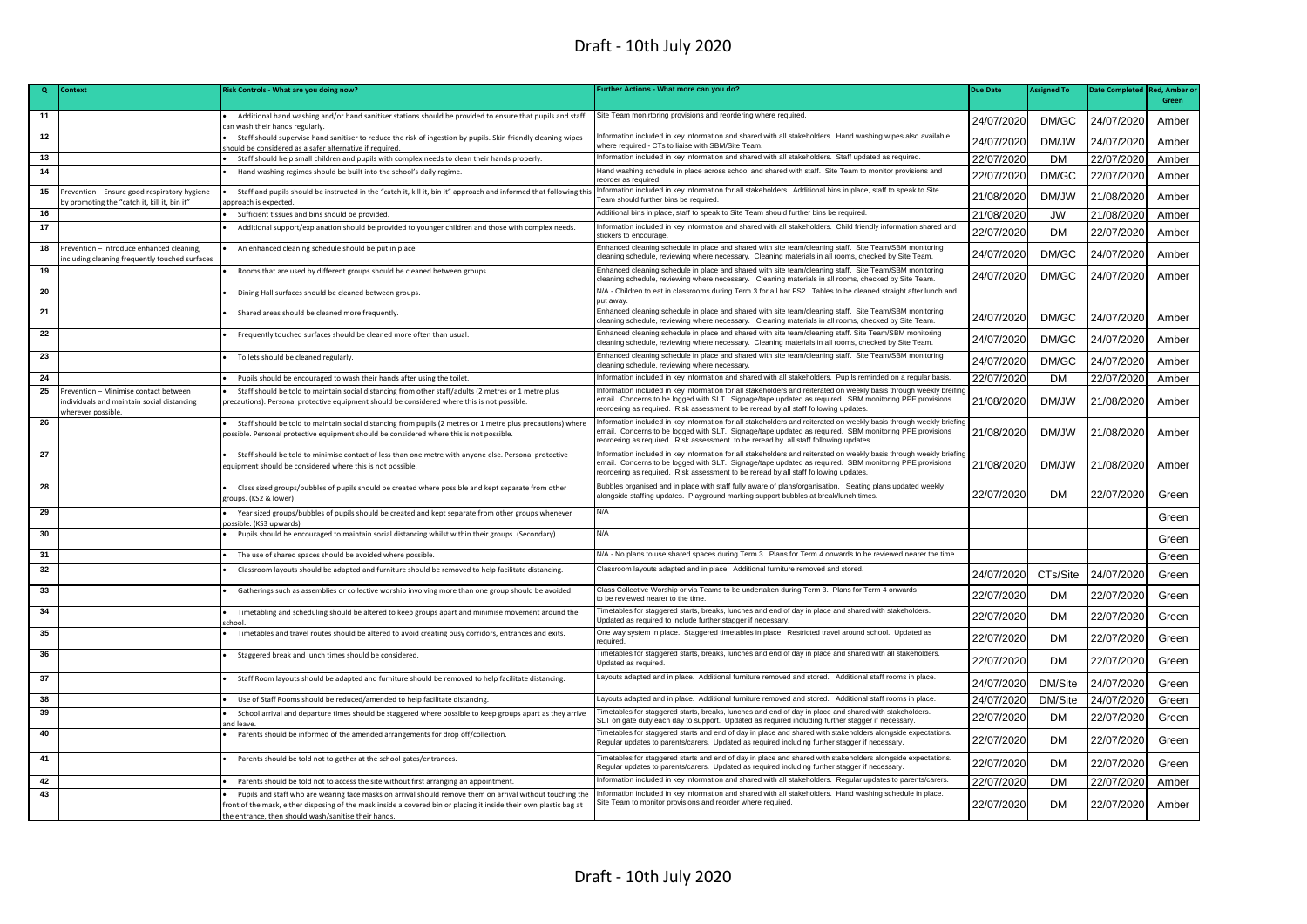| Q  | Context                                                                              | Risk Controls - What are you doing now?                                                                                                                                                                                                                                                                                                                                                           | Further Actions - What more can you do?                                                                                                                                                             | <b>Due Date</b> | <b>Assigned To</b>             | <b>Date Completed</b> | <b>Red. Amber o</b> |
|----|--------------------------------------------------------------------------------------|---------------------------------------------------------------------------------------------------------------------------------------------------------------------------------------------------------------------------------------------------------------------------------------------------------------------------------------------------------------------------------------------------|-----------------------------------------------------------------------------------------------------------------------------------------------------------------------------------------------------|-----------------|--------------------------------|-----------------------|---------------------|
|    |                                                                                      |                                                                                                                                                                                                                                                                                                                                                                                                   |                                                                                                                                                                                                     |                 |                                |                       | Green               |
| 44 |                                                                                      | Care Plans for pupils with Special Educational Needs or Disabilities (SEND) should be reviewed to determine<br>eeds and any additional assistance or procedures that may be required.                                                                                                                                                                                                             | Care plans reviewed by SENCo with findings shared with HT. Identified actions in place.                                                                                                             | 21/08/2020      | SB/DM                          | 21/08/2020            | Amber               |
| 45 |                                                                                      | Supply teachers and other temporary/visiting staff should be told to minimise contact, maintain distancing<br>om staff/pupils and follow all other site rules.                                                                                                                                                                                                                                    | Supply staff will only be used in emergency. Updated Staff Handbook shared prior to engagement. Visitor<br>declaration in place with clear criteria for visits (not allowed if criteria not met)    | 22/07/2020      | DM/Admin                       | 22/07/2020            |                     |
| 46 |                                                                                      | Visitors and contractors should attend site only to pre-arranged appointments that should be scheduled not<br>o coincide with each other where possible                                                                                                                                                                                                                                           | Clear guidance in place. Updated guidelines shared prior to engagement. Visitor Declaration paperwork<br>prior to entry to school with clear criteria for visits (not allowed if criteria not met). | 22/07/2020      | DM/Admin                       | 22/07/2020            | Green               |
| 47 |                                                                                      | Site rules for distancing and hygiene should be advised to visitors/contractors on or before arrival.                                                                                                                                                                                                                                                                                             | Clear guidance in place. Updated guidelines shared prior to engagement. Visitor Declaration paperwork<br>prior to entry to school with clear criteria for visits (not allowed if criteria not met). | 22/07/2020      | DM/Admin                       | 22/07/2020            | Green               |
| 48 |                                                                                      | Visitors/contractors should attend outside of usual school hours where possible.                                                                                                                                                                                                                                                                                                                  | Clear guidance in place. Updated guidelines shared prior to engagement. Visitor Declaration paperwork<br>prior to entry to school with clear criteria for visits (not allowed if criteria not met). | 22/07/2020      | DM/Admin                       | 22/07/2020            | Green               |
| 49 |                                                                                      | Where pupils attend more than one educational setting, rules/controls should be agreed with the other<br>etting(s) in advance                                                                                                                                                                                                                                                                     | N/A                                                                                                                                                                                                 |                 |                                |                       | Green               |
| 50 |                                                                                      | Individual and frequently used equipment, such as pens and pencils, should be issued for individual use and<br>ot shared                                                                                                                                                                                                                                                                          | Stock ordered and received for individual pupil packs. Stock reoredered/updated as required.                                                                                                        | 21/08/2020      | DM/Admin 21/08/2020            |                       | Amber               |
| 51 |                                                                                      | Classroom based resources should be used by one group/bubble and should be cleaned thoroughly<br>etween use                                                                                                                                                                                                                                                                                       | nformation included in key information and shared with all stakeholders. Updated as required.                                                                                                       | 22/07/2020      | <b>DM</b>                      | 22/07/2020            | Amber               |
| 52 |                                                                                      | Resources that are shared between groups/bubbles should be cleaned thoroughly on a regular basis and<br>between use by different groups if they cannot be left untouched for 48 hours (72 hours in the case of plastic<br>tems).                                                                                                                                                                  | Information included in key information and shared with all stakeholders. Updated as required.                                                                                                      | 22/07/2020      | <b>DM</b>                      | 22/07/2020            | Amber               |
| 53 |                                                                                      | Outdoor play equipment should be cleaned more frequently.                                                                                                                                                                                                                                                                                                                                         | Plan in place for cleaning small equipment. Large equipment not currently in use.                                                                                                                   | 21/08/2020      | SBM/Site                       | 21/08/2020            | Amber               |
| 54 |                                                                                      | Staff and pupils should be told to bring only essential items to school (e.g. bags, lunch boxes, hats, coats,<br>ooks, stationery & mobile phones).                                                                                                                                                                                                                                               | nformation included in key information and shared with all stakeholders. Regular updates sent to<br>arents/carers                                                                                   | 22/07/2020      | <b>DM</b>                      | 22/07/2020            | Amber               |
| 55 | Prevention - Where necessary, wear<br>appropriate personal protective equipment.     | Personal protective equipment should be provided for staff to use when attending to someone with COVID-<br>19 symptoms and where two metres distance cannot be maintained.                                                                                                                                                                                                                        | Information included in key information for all stakeholders. SBM monitoring use of PPE and reordering as<br>eauired.                                                                               | 21/08/2020      | DM/JW                          | 21/08/2020            | Amber               |
| 56 |                                                                                      | Personal protective equipment should be provided in accordance with intimate care needs.                                                                                                                                                                                                                                                                                                          | Information included in key information for all stakeholders. SBM monitoring use of PPE and reordering as<br>equired                                                                                | 21/08/2020      | DM/JW                          | 21/08/2020            | Amber               |
| 57 |                                                                                      | Personal protective equipment type/needs should be assessed and provided.                                                                                                                                                                                                                                                                                                                         | Risk assessments undertaken. SBM monitoring use of PPE and reordering as required.                                                                                                                  | 21/08/2020      | DM/JW                          | 21/08/2020            | Amber               |
| 58 |                                                                                      | Instruction and training in the fitting, use and removal of personal protective equipment should be<br>rovided                                                                                                                                                                                                                                                                                    | nitial training undertaken prior to initial reopening. Repeated in September and as requd via video clip.                                                                                           | 22/07/2020      | <b>DM</b>                      | 22/07/2020            | Amber               |
| 59 | Response - Engage with the NHS Test & Trace<br>process.                              | Staff, pupils and parents/carers should be informed that they will be expected to be ready and willing to<br>ngage with the NHS Test & Trace process, including the provision of details of people that they have been in<br>lose contact with, when advised to do so.                                                                                                                            | Key information sent to all stakeholders with weekly updates re current Gov. guidance continuing.                                                                                                   | 22/07/2020      | DM/Admin 22/07/2020            |                       | Amber               |
| 60 |                                                                                      | Staff and pupils should be told to book a test and not come to the school if they display symptoms.                                                                                                                                                                                                                                                                                               | Key information sent to all stakeholders with weekly updates re current Gov. guidance continuing.                                                                                                   | 22/07/2020      | DM/Admin 22/07/2020            |                       | Amber               |
| 61 |                                                                                      | Staff, pupils and parents/carers should be informed that they will be expected to be ready and willing to self-IKey information sent to all stakeholders with weekly updates re current Gov. guidance continuing.<br>solate in accordance with government guidance if they have been in close contact with someone who develops<br>:OVID-19 symptoms or tests positive for COVID-19.              |                                                                                                                                                                                                     | 22/07/2020      | DM/Admin 22/07/2020            |                       | Amber               |
| 62 |                                                                                      | Staff and parents should be told to advise the school immediately in the event of a positive test result.                                                                                                                                                                                                                                                                                         | Key information sent to all stakeholders with weekly updates re current Gov. guidance continuing.                                                                                                   | 22/07/2020      | DM/Admin 22/07/2020            |                       | Amber               |
| 63 |                                                                                      | Persons that feel well, no longer have COVID-19 symptoms and test negative should be told that they can<br>return to school (though they should continue to avoid contact with other persons if they still have cold/flu<br>vmntoms <sup>'</sup>                                                                                                                                                  | Key information sent to all stakeholders with weekly updates re current Gov. guidance continuing.                                                                                                   |                 | 22/07/2020 DM/Admin 22/07/2020 |                       | Amber               |
| 64 |                                                                                      | Anyone testing positive should be told to follow government "Stay at Home" guidance (self-isolate for at<br>east 10 days, then follow Public Health England advice). Other members of their household should self-isolate<br>for 10 days from when the infected person first displayed symptoms.                                                                                                  | Key information sent to all stakeholders with weekly updates re current Gov. guidance continuing.                                                                                                   |                 | 22/07/2020 DM/Admin 22/07/2020 |                       | Amber               |
| 65 | Response - Manage confirmed cases of COVID-<br>19 amongst the school community.      | Public Health England should be contacted immediately, and all advice followed, should a member of the<br>chool community test positive for COVID-19.                                                                                                                                                                                                                                             | Clear plan in place and shared with relevant staff. Information updated as required based on experience of<br>eporting. All staff clear of their roles/expectations.                                | 22/07/2020      | DM/Admin 22/07/2020            |                       | Amber               |
| 66 |                                                                                      | Details of anyone with whom the infected person has been in close contact with should be provided to<br>Public Health England on request. (Note: "Close contact" is defined as face to face contact within one metre, 15<br>ninutes or more contact within two metres or travelling in a small vehicle, such as a car, with an infected<br>erson)                                                 | Close contact records and seating plans updated as required. Close contact records accessible to SLT as<br>required.                                                                                |                 | 21/08/2020 DM/Admin 21/08/2020 |                       | Amber               |
| 67 |                                                                                      | A record of pupils and staff in each group/bubble should be maintained, along with a note of any close<br>ontact that takes place between members of different groups.                                                                                                                                                                                                                            | Close contact records and seating plans updated as required. Close contact records accessible to SLT as<br>eauired                                                                                  | 21/08/2020      | DM/Admin 21/08/2020            |                       | Green               |
| 68 |                                                                                      | Staff and pupils that have been in close contact with an infected person should be told to stay at home and<br>self-isolate in accordance with government guidance for 10 days, and to arrange a test if they develop symptoms<br>of COVID-19                                                                                                                                                     | Key information sent to all stakeholders with weekly updates re current Gov. guidance continuing.                                                                                                   | 22/07/2020      | DM/Admin 22/07/2020            |                       | Amber               |
| 69 |                                                                                      | On receiving a negative test result for COVID-19, the person that is self-isolating should be advised to<br>ontinue to self-isolate for the remainder of the 10 days.                                                                                                                                                                                                                             | Key information sent to all stakeholders with weekly updates re current Gov. quidance continuing.                                                                                                   | 22/07/2020      | DM/Admin                       | 22/07/2020            | Amber               |
| 70 |                                                                                      | On receiving a positive test result for COVID-19, the person that is self-isolating should be told to inform the<br>school immediately, self-isolate for 10 days and follow Public Health England advice. Other members of their<br>nousehold should self-isolate for 10 days from the day when the symptomatic person first displayed symptoms,<br>nd follow government "Stay at Home" guidance. | Key information sent to all stakeholders with weekly updates re current Gov. guidance in continuing.                                                                                                |                 | 22/07/2020 DM/Admin 22/07/2020 |                       | Amber               |
| 71 | Response - Contain any outbreak by following<br>local health protection team advice. | Guidance from Public Health England should be sought immediately should there be two or more confirmed Clear plan in place and shared with relevant staff. Information updated as required based on experience of<br>cases of COVID-19 in the school community within a 14 day period, or where there is an increased rate of<br>absence and COVID-19 is a suspected cause.                       | reporting. All staff clear of their roles/expectations.                                                                                                                                             |                 | 22/07/2020 DM/Admin 22/07/2020 |                       | Amber               |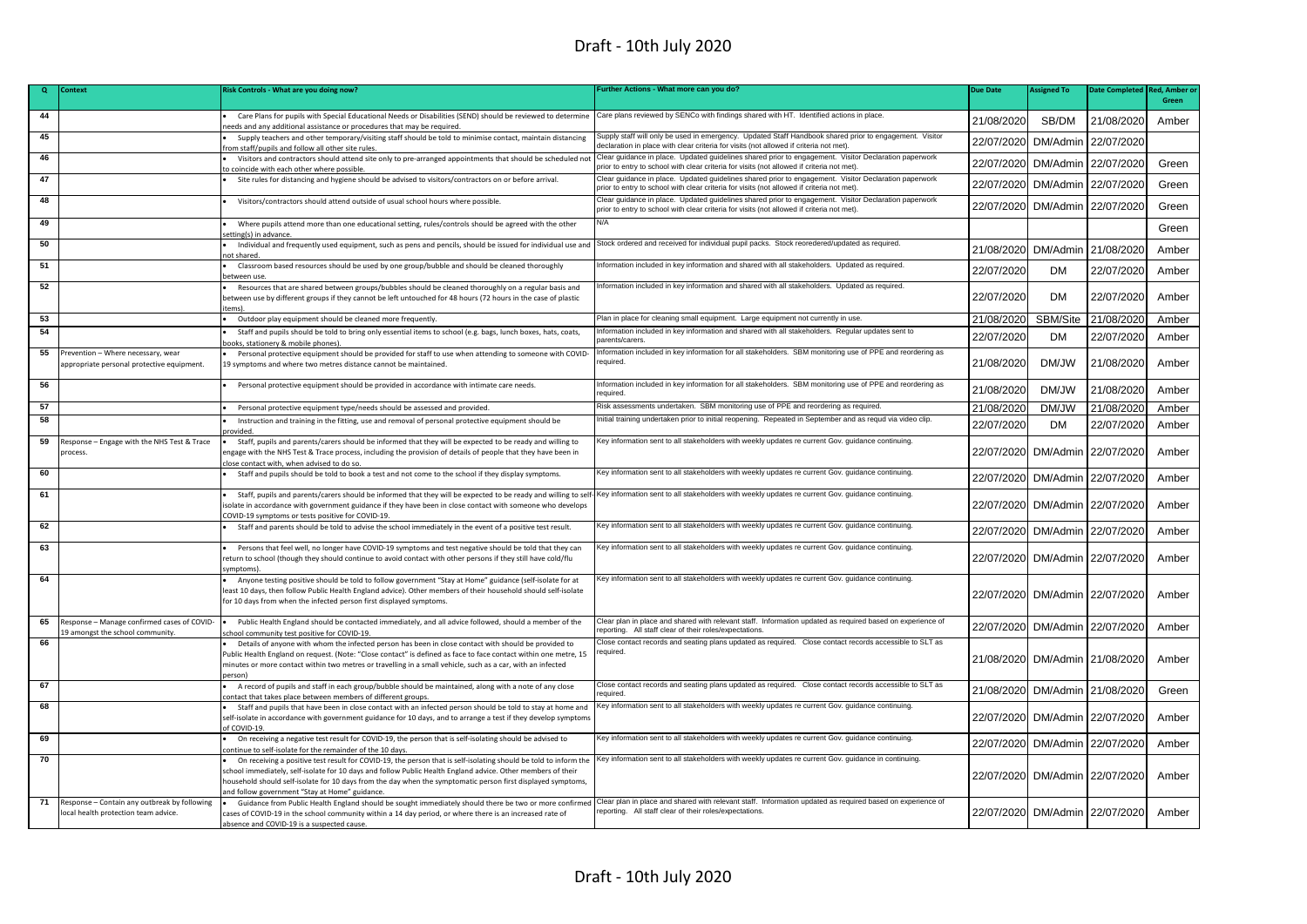| $\mathbf{Q}$ | <b>Context</b>                                 | Risk Controls - What are you doing now?                                                                                                                                                                                   | urther Actions - What more can you do?                                                                                                                                                                                                          | <b>Due Date</b> | <b>Assigned To</b> | <b>Date Completed</b> | <b>Red. Amber o</b> |
|--------------|------------------------------------------------|---------------------------------------------------------------------------------------------------------------------------------------------------------------------------------------------------------------------------|-------------------------------------------------------------------------------------------------------------------------------------------------------------------------------------------------------------------------------------------------|-----------------|--------------------|-----------------------|---------------------|
|              |                                                |                                                                                                                                                                                                                           |                                                                                                                                                                                                                                                 |                 |                    |                       | Green               |
| 72           |                                                | Self-isolation and partial/full closure advice given by Public Health England should be followed.                                                                                                                         | Clear plan in place and shared with relevant staff. Information updated as required based on experience of<br>eporting. All staff clear of their roles/expectations.                                                                            | 22/07/2020      | DM/Admin           | 22/07/2020            | Amber               |
| 73           | Fransport - Use of dedicated school transport. | Pupils using dedicated school transport should be grouped together whilst travelling in accordance with<br>heir overall groups/bubbles.                                                                                   | Plans in place re transport. Admin staff continuing to monitor arrangements.                                                                                                                                                                    | 24/07/2020      | DM/Admin           | 24/07/2020            | Amber               |
| 74           |                                                | Hand sanitiser should be provided and pupils should be told to apply it upon boarding and/or disembarking.                                                                                                                | Plans in place re transport. Admin staff continuing to monitor arrangements.                                                                                                                                                                    | 24/07/2020      | DM/Admin           | 24/07/2020            | Amber               |
| 75           |                                                | Queuing and boarding should be organised to support distancing requirements where possible.                                                                                                                               | Plans in place re transport. Admin staff continuing to monitor arrangements.                                                                                                                                                                    | 24/07/2020      | DM/Admin           | 24/07/2020            | Amber               |
| 76           |                                                | Pupils should distance whilst within the vehicle where possible.                                                                                                                                                          | Plans in place re transport. Admin staff continuing to monitor arrangements.                                                                                                                                                                    | 24/07/2020      | DM/Admin           | 24/07/2020            | Amber               |
| 77           |                                                | Where distancing between pupils from different groups/bubbles within the vehicle is not possible, pupils                                                                                                                  | Plans in place re transport. Admin staff continuing to monitor arrangements.                                                                                                                                                                    | 24/07/2020      | DM/Admin           | 24/07/2020            | Amber               |
|              |                                                | ed 11 and over should be told to wear face masks.                                                                                                                                                                         |                                                                                                                                                                                                                                                 |                 |                    |                       |                     |
| 78           |                                                | Where dedicated transport is being shared with pupils from other settings, the school should work with the<br>local authority to ensure that the most recent Department for Education guidance is in place.               | Plans in place re transport. Admin staff continuing to monitor arrangements.                                                                                                                                                                    | 24/07/2020      | DM/Admin           | 24/07/2020            | Amber               |
| 79           |                                                | Where required, additional dedicated transport should be provided.                                                                                                                                                        | Plans in place re transport. Admin staff continuing to monitor arrangements.                                                                                                                                                                    | 24/07/2020      | DM/Admin           | 24/07/2020            | Amber               |
| 80           | ransport - Use of public transport.            | Staff and pupils using public transport should be advised to follow the operator's guidance and rules.                                                                                                                    | Key information sent to all stakeholders with weekly updates re current Gov. guidance continuing.                                                                                                                                               | 22/07/2020      | DM/Admin           | 22/07/2020            | Amber               |
| 81           |                                                | Staff and pupils should be encouraged to walk or cycle to school.                                                                                                                                                         | Key information sent to all stakeholders with weekly updates re current Gov. guidance continuing.                                                                                                                                               | 22/07/2020      | DM/Admin           | 22/07/2020            | Green               |
| 82           |                                                | "Walking buses" should be considered to encourage pupils to walk to school.                                                                                                                                               | No interest/not feasible at this point in time.                                                                                                                                                                                                 | 04/09/2020      | DM/Admin           |                       | Green               |
| 83           | Attendance - Pupils who are shielding or self- | Pupils that are shielding or self-isolating as a result of Public Health England advice should be identified and                                                                                                          | Remote learning plan in place, updated as required. Individual cases logged and responded to in line with                                                                                                                                       |                 |                    |                       |                     |
|              | isolating.                                     | rrangements should be made to support them with home study where appropriate. (Note: Government                                                                                                                           | policy.                                                                                                                                                                                                                                         | 21/08/2020      | <b>SLT</b>         | 21/08/2020            | Green               |
|              |                                                | shielding advice for all persons is scheduled to pause on 1 <sup>st</sup> August 2020, meaning that all persons can return to                                                                                             |                                                                                                                                                                                                                                                 |                 |                    |                       |                     |
| 84           |                                                | work/school)<br>Following the return to school, persons that are advised/required to shield by Public Health England or in                                                                                                | emote learning plan in place, updated as required. Individual cases logged and responded to in line with                                                                                                                                        |                 |                    |                       |                     |
|              |                                                | line with NHS Test & Trace should be supported with home-working/home-schooling as appropriate.                                                                                                                           | policy.                                                                                                                                                                                                                                         | 21/08/2020      | <b>SLT</b>         | 21/08/2020            | Green               |
|              |                                                |                                                                                                                                                                                                                           |                                                                                                                                                                                                                                                 |                 |                    |                       |                     |
| 85           |                                                | Where pupils are under the supervision of a health professional, their return to school should be discussed<br>vith the health professional and an individual risk assessment should be carried out before they return to | Risk assessments undertaken. Action plan in place as required.                                                                                                                                                                                  | 21/08/2020      | DM/SB              | 21/08/2020            | Amber               |
| 86           | Attendance - Pupils and families who are       | Clear and consistent expectations around school attendance should be communicated to families (and                                                                                                                        | Key information sent to all stakeholders with weekly updates re current Gov. guidance continuing. Risk                                                                                                                                          |                 |                    |                       |                     |
|              | nxious about the return to school.             | elevant health professionals) ahead of the return to school.                                                                                                                                                              | assessments in place where relevant.<br>Pupils identified and families contacted. Support plans developed/updated where appropriate particularly in                                                                                             | 22/07/2020      | DM/SB              | 22/07/2020            | Green               |
| 87           |                                                | Pupils who appear reluctant or anxious about returning to school, or who appear disengaged, should be<br>dentified and plans should be developed to re-engage with them.                                                  | relation to tiering system and current tier.                                                                                                                                                                                                    | 22/07/2020      | DM/SB              | 22/07/2020            | Green               |
| 88           |                                                | Additional resources should be put in place for those families who may need additional support to secure<br>egular attendance                                                                                             | Pupils identified and families contacted. Support plans developed/updated where appropriate particularly in<br>elation to tiering system and current tier.                                                                                      | 22/07/2020      | <b>SLT</b>         | 22/07/2020            | Green               |
| 89           |                                                | Where a pupil has support from a Social Worker, they should be notified in the event of non-attendance.                                                                                                                   | Clear plan in place and shared with relevant staff.                                                                                                                                                                                             | 22/07/2020      | <b>SLT</b>         | 22/07/2020            | Green               |
| 90           |                                                | Staff should monitor pupils' wellbeing following their return and raise any concerns.                                                                                                                                     | Consistent approach to be used to monitor pupil wellbeing. Training undertaken with updates shared as required<br>Wellbeing high profile across school.                                                                                         | 22/07/2020      | <b>SLT</b>         | 22/07/2020            | Green               |
| 91           | School Workforce - Staff who are Clinically    | Government guidance on the extra mental health support for pupils and teachers should be consulted and                                                                                                                    | Key information sent to all stakeholders with weekly updates re current Gov. guidance continuing. Mechanism ir                                                                                                                                  |                 |                    |                       |                     |
|              | Vulnerable or Clinically Extremely Vulnerable. | ollowed.                                                                                                                                                                                                                  | place for staff to raise concern about others via leadership team.                                                                                                                                                                              | 22/07/2020      | <b>SLT</b>         | 22/07/2020            | Green               |
| 92           |                                                | Government advice and guidelines for persons who are Clinically Vulnerable should be monitored and<br>followed.                                                                                                           | Key information sent to all stakeholders with weekly updates re current Gov. guidance continuing. Risk<br>assessments in place where relevant. All relevant staff to follow all relevant guidance, including social<br>distancing, at all times | 22/07/2020      | <b>DM</b>          | 22/07/2020            | Green               |
| 93           |                                                | Carrying out an individual risk assessment should be considered for staff who are Clinically Extremely<br>/ulnerable prior to their return to work.                                                                       | Risk assessments undertaken with action plans in place/updated where relevant. Currently home working in<br>ine with updated guidance                                                                                                           | 21/08/2020      | <b>DM</b>          | 21/08/2020            | Green               |
| 94           |                                                | Clinically Extremely Vulnerable staff should, where their job role allows, be offered the choice of home-<br>working                                                                                                      | Risk assessments undertaken with action plans in place/updated where relevant. Currently home working in<br>ine with updated guidance.                                                                                                          | 21/08/2020      | <b>DM</b>          | 21/08/2020            | Green               |
| 95           |                                                | Clinically Extremely Vulnerable staff should attend school subject to strict compliance with social distancing                                                                                                            | Risk assessments undertaken with action plans in place/updated where relevant. Currently home working in                                                                                                                                        |                 |                    |                       |                     |
|              |                                                | neasures and in accordance with up to date government guidance on shielding and protecting people who are                                                                                                                 | ine with updated quidance.                                                                                                                                                                                                                      | 21/08/2020      | <b>DM</b>          | 21/08/2020            | Amber               |
| 96           |                                                | linically extremely vulnerable from COVID-19.<br>Clinically Extremely Vulnerable staff should be deployed in a position where it is possible to maintain social                                                           | Risk assessments undertaken with action plans in place/updated where relevant. Currently home working in                                                                                                                                        |                 |                    |                       |                     |
|              |                                                | listancine                                                                                                                                                                                                                | ine with updated guidance.                                                                                                                                                                                                                      | 21/08/2020      | <b>DM</b>          | 21/08/2020            | Amber               |
| 97           | School Workforce - Staff who may be at         | Where staff raise concerns that they may be more at risk due to their personal characteristics, their                                                                                                                     | Risk assessments undertaken with action plans in place/updated where relevant and shared with staff.                                                                                                                                            |                 |                    |                       |                     |
|              | ncreased risk from COVID-19.                   | concerns should be discussed and the measures that are being put in place to reduce the risk should be<br>explained                                                                                                       |                                                                                                                                                                                                                                                 | 21/08/2020      | <b>DM</b>          | 21/08/2020            | Amber               |
| 98           |                                                | Where additional measures are requested, these should be accommodated where appropriate/possible.                                                                                                                         | Risk assessments undertaken with action plans in place/updated where relevant and shared with staff.                                                                                                                                            | 21/08/2020      | DM/JW              | 21/08/2020            | Green               |
| 99           | School Workforce - Supporting staff.           | All measures that are being put in place should be explained to staff.                                                                                                                                                    | Risk assessments undertaken. Action plan in place/updated where relevant, indiscussion with staff.                                                                                                                                              | 21/08/2020      | <b>DM</b>          | 21/08/2020            | Green               |
| 100          |                                                | Staff should be involved in the development and implementation of control measures.                                                                                                                                       | Risk assessments undertaken. Action plan in place/updated where relevant, in discussion with staff.                                                                                                                                             | 21/08/2020      | DM/Staff           | 21/08/2020            | Green               |
| 101          |                                                | Government guidance on the extra mental health support for pupils and teachers should be consulted and                                                                                                                    | Key information sent to all stakeholders with weekly updates re current Gov. guidance continuing.                                                                                                                                               | 22/07/2020      | <b>SLT</b>         | 22/07/2020            | Green               |
| 102          |                                                | <b>Illower</b><br>Supervisors should monitor their staff and raise any concerns.                                                                                                                                          | Consistent approach to be used to monitor wellbeing. Training undertakenr with updates shared as required.<br>Wellbeing continues to be high profile. Mechanism in place for staff to raise concern about others via leadership                 | 22/07/2020      | <b>SLT</b>         | 22/07/2020            | Green               |
|              |                                                |                                                                                                                                                                                                                           | eam                                                                                                                                                                                                                                             |                 |                    |                       |                     |
| 103          |                                                | Staff should be encouraged to raise any concerns with their supervisor.                                                                                                                                                   | Key information sent to all stakeholders with weekly updates re current Gov. guidance continuing.                                                                                                                                               | 22/07/2020      | SLT/MLT            | 22/07/2020            | Green               |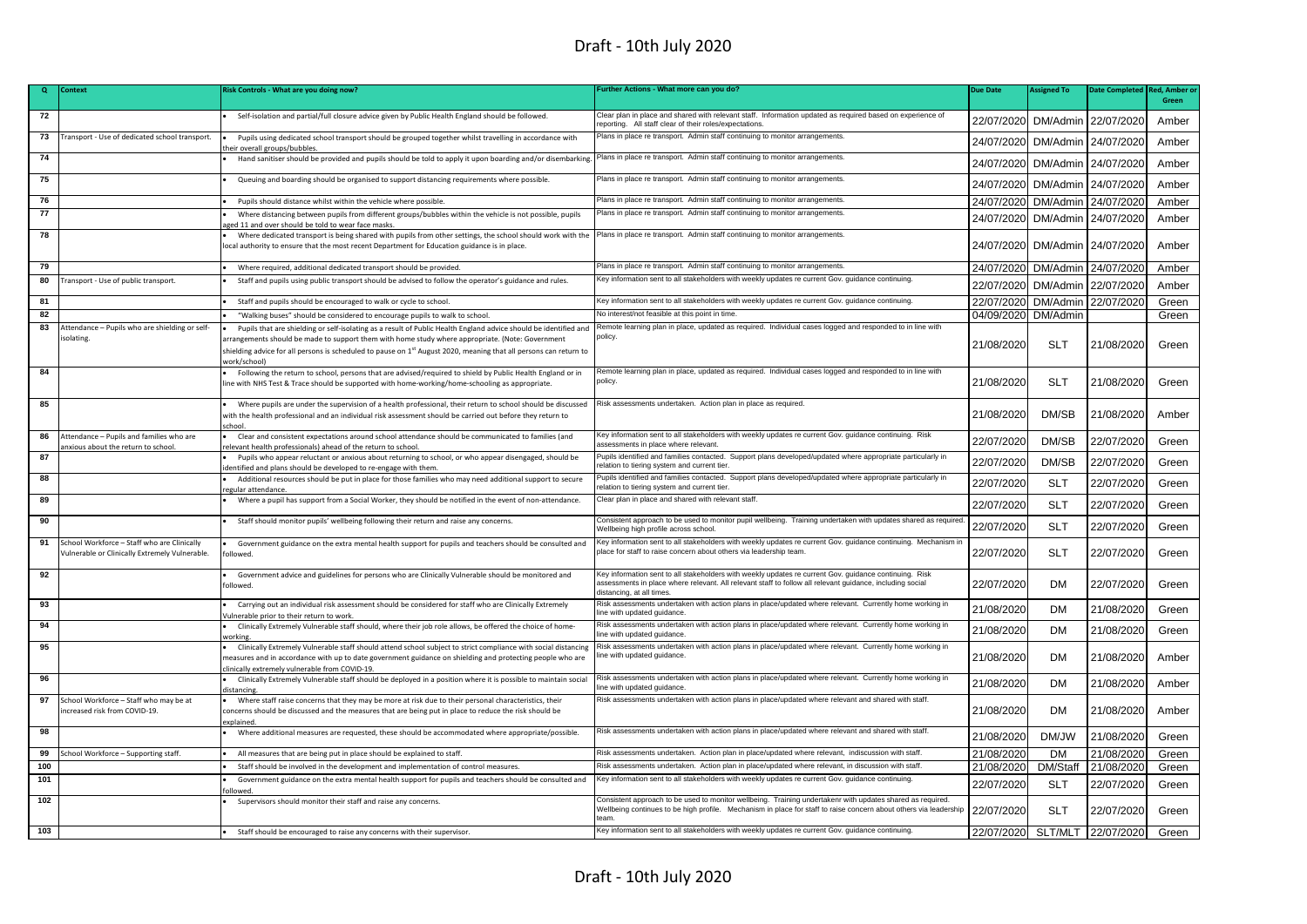| $\mathbf{Q}$     | Context                                          | Risk Controls - What are you doing now?                                                                                                                              | Further Actions - What more can you do?                                                                                                             | <b>Due Date</b> | <b>Assigned To</b> | <b>Date Completed</b> | <b>Red, Amber o</b> |
|------------------|--------------------------------------------------|----------------------------------------------------------------------------------------------------------------------------------------------------------------------|-----------------------------------------------------------------------------------------------------------------------------------------------------|-----------------|--------------------|-----------------------|---------------------|
|                  |                                                  |                                                                                                                                                                      |                                                                                                                                                     |                 |                    |                       | Green               |
| 104              |                                                  | Staff should be advised to contact the confidential wellbeing hot line (APL) should they have any concerns,                                                          | Key information sent to all stakeholders with weekly updates re current Gov. guidance continuing.                                                   | 22/07/2020      | SLT/MLT            | 22/07/2020            |                     |
|                  |                                                  | nd to report these to a supervisor where appropriate.                                                                                                                |                                                                                                                                                     |                 |                    |                       | Green               |
| 105              |                                                  | Supervisors should maintain regular contact with any staff that are working from home.                                                                               | Regular contact plan in place where relevant including updates re work plan.                                                                        | 21/08/2020      | <b>SLT</b>         | 21/08/2020            | Green               |
| 106              | School Workforce - Staff deployment.             | Supervisors should discuss and agree any changes to staff roles with those individuals.                                                                              | Plan in place including workload, where relevant and advice re homeworking.                                                                         | 21/08/2020      | SLT/MLT            | 21/08/2020            | Green               |
| 107              |                                                  | Care should be taken to avoid unnecessary or unmanageable increases in workload.                                                                                     | Plan in place including workload, where relevant and advice re homeworking.                                                                         | 21/08/2020      | SLT/MLT            | 21/08/2020            | Green               |
| 108              |                                                  | Where there are concerns about staffing capacity, this should be discussed with the trust.                                                                           | DM to liaise with Trust where appropriate.                                                                                                          | 21/08/2020      | DM/JW              | 21/08/2020            | Green               |
| 109              | School Workforce - Deploying support staff and   | Where staff (e.g. teaching assistants) are redeployed to lead groups or cover lessons, this should be under                                                          | Clear plan in place and shared with relevant staff. Updated as required.                                                                            |                 |                    |                       |                     |
|                  | ccommodating visiting specialists.               | the supervision of a qualified or nominated teacher and not at the expenses of supporting pupils with special                                                        |                                                                                                                                                     | 21/08/2020      | <b>SLT</b>         | 21/08/2020            | Green               |
| 110              |                                                  | educational needs or disabilities                                                                                                                                    | Clear plan in place and shared with relevant staff. Only HLTAs to cover classes. Updated as required.                                               |                 |                    |                       |                     |
|                  |                                                  | It should be ensured that any redeployed support staff have the skills, expertise and experience to carry out<br>the work                                            |                                                                                                                                                     | 21/08/2020      | <b>SLT</b>         | 21/08/2020            | Green               |
| 111              |                                                  | Required staffing ratios should be maintained.                                                                                                                       | Clear plan in place and shared with relevant staff. Only HLTAs to cover classes. Updated as required.                                               | 21/08/2020      | <b>SLT</b>         | 21/08/2020            | Green               |
| $\overline{112}$ |                                                  | It should be ensured that any redeployed staff have the appropriate checks in place to allow them to engage                                                          | Clear plan in place and shared with relevant staff. Only HLTAs to cover classes. Updated as required.                                               | 21/08/2020      | <b>SLT</b>         | 21/08/2020            | Green               |
|                  |                                                  | in regulated activity                                                                                                                                                |                                                                                                                                                     |                 |                    |                       |                     |
| 113              | School Workforce - Recruitment.                  | Potential new staff should be interviewed using remote technology if possible                                                                                        |                                                                                                                                                     |                 |                    |                       | Green               |
| 114              |                                                  | Legal requirements regarding pre-appointment checks should continue to be adhered to.                                                                                | Safeguarding procedures followed by all staff at all times. Annual update completed including implementation o<br>CPOMs.                            | 22/07/2020      | <b>SLT</b>         | 22/07/2020            | Green               |
| 115              | School Workforce - Supply teachers and other     | Supply teachers should be engaged from a Trust approved contractor.                                                                                                  | Supply staff will only be used in emergency. Updated Staff Handbook shared prior to engagement.                                                     | 22/07/2020      | DM/Admin           | 22/07/2020            | Green               |
|                  | emporary or peripatetic teachers.                |                                                                                                                                                                      |                                                                                                                                                     |                 |                    |                       |                     |
| 116              |                                                  | Supply and support/peripatetic teachers should be told that they are to follow all school rules, in particular<br>with regards distancing and hygiene                | Supply staff will only be used in emergency. Updated Staff Handbook shared prior to engagement.                                                     | 22/07/2020      | DM/Admin           | 22/07/2020            | Green               |
| 117              |                                                  | The use of longer term contracts should be considered to reduce the number of different supply teachers<br>attending site                                            | Supply staff will only be used in emergency. Updated Staff Handbook shared prior to engagement.                                                     | 22/07/2020      | DM/Admin           | 22/07/2020            | Green               |
| 118              | School Workforce - Staff taking leave.           | School leaders should discuss leave arrangements with staff to ensure that travel arrangements, and any                                                              |                                                                                                                                                     | As regd         | DM.                | As regd               | Green               |
| 119              | School Workforce - Other support (volunteers).   | ubsequent quarantine period, do not impact on staffing arrangements.<br>Checking and risk assessment processes should be continued in accordance with the government | Safeguarding procedures followed by all staff at all times. Annual update completed including implementation of                                     |                 |                    |                       |                     |
|                  |                                                  | publication Keeping Children Safe In Education.                                                                                                                      | CPOMs.                                                                                                                                              | 22/07/2020      | <b>SLT</b>         | 22/07/2020            | Green               |
| 120              |                                                  | Volunteers who have not been checked should not be left unsupervised or allowed to work in regulated<br>activity                                                     | Clear plan in place and shared with relevant staff. Updated as required. Volunteers not currently in school.                                        | 22/07/2020      | DM/SLT             | 22/07/2020            | Green               |
| 121              |                                                  | Mixing of volunteers across groups/bubbles should be kept to a minimum.                                                                                              | Clear plan in place and shared with relevant staff. Updated as required. Volunteers not currently in school.                                        | 22/07/2020      | <b>DM/SLT</b>      | 22/07/2020            | Amber               |
| 122              |                                                  | Volunteers should remain at least two metres from staff and pupils where possible.                                                                                   | Clear plan in place and shared with relevant staff. Updated as required. Volunteers not currently in school.                                        | 22/07/2020      | DM/SLT             | 22/07/2020            | Amber               |
| 123              | Safeguarding.                                    | The Child Protection Policy should be reviewed to reflect the return of more pupils                                                                                  | Updated policy/procedures in place. Safeguarding procedures followed by all staff at all times.                                                     | 22/07/2020      | <b>SLT</b>         | 22/07/2020            | Green               |
| 124              |                                                  | Statutory safeguarding guidance should be referred to (Keeping Children Safe in Education and Coronavirus                                                            | Updated policy/procedures in place. Safeguarding procedures followed by all staff at all times.                                                     |                 |                    |                       |                     |
|                  |                                                  | COVID-19): Safeguarding in Schools).                                                                                                                                 |                                                                                                                                                     | 22/07/2020      | <b>SLT</b>         | 22/07/2020            | Green               |
| 125              |                                                  | Additional time should be provided to designated safeguarding leads and their deputies to enable them to<br>rovide support and address any concerns.                 |                                                                                                                                                     | 22/07/2020      | <b>SLT</b>         | 22/07/2020            | Green               |
| 126              |                                                  | Communication with School Nurses should be continued where appropriate.                                                                                              | Clear plan in place and shared with relevant staff. Updated as required                                                                             | 21/08/2020      | DM/SLT             | 21/08/2020            | Green               |
| 127              | Catering.                                        | Catering operations/school kitchen should operate in compliance with government Guidance For Food                                                                    | Clear plan in place and shared with relevant staff. Updated as required. SBM, as line manager, to ensure                                            |                 |                    |                       |                     |
|                  |                                                  | usinesses On Coronavirus (COVID-19).                                                                                                                                 | kitchen staff aware of and adhering to guidance.                                                                                                    | 24/07/2020      | JW                 | 24/07/2020            | Green               |
| 128              | Estates.                                         | Any adaptions identified as necessary (e.g. additional wash basins) should be put in place before the return<br>o school                                             | N/A                                                                                                                                                 |                 |                    |                       | Green               |
| 129              | <b>Educational Visits.</b>                       | Educational visits that involve overnight stays should not be carried out.                                                                                           | Information included in key information and shared with all stakeholders. Updated as required. No trips                                             |                 |                    |                       |                     |
|                  |                                                  |                                                                                                                                                                      | planned for Term 3. Reviewed for Term 4.                                                                                                            | 22/07/2020      | <b>DM</b>          | 22/07/2020            | Green               |
| 130              |                                                  | Visits should involve pupils from a single group/bubble.                                                                                                             | Information included in key information and shared with all stakeholders. Updated as required. No trips                                             |                 |                    |                       |                     |
|                  |                                                  |                                                                                                                                                                      | planned for Term 3. Reviewed for Term 4.                                                                                                            | 22/07/2020      | DM                 | 22/07/2020            | Green               |
| 131              |                                                  | The usual pre-visit risk assessment process should be completed taking particular account of any wider                                                               | Information included in key information and shared with all stakeholders. Updated as required. No trips                                             |                 |                    |                       |                     |
|                  |                                                  | advice on visiting indoor and outdoor venues.                                                                                                                        | planned for Term 3. Reviewed for Term 4.                                                                                                            | 22/07/2020      | DM.                | 22/07/2020            | Green               |
| 132              | Extra-curricular provision - Breakfast and after | Provision will be continued subject to it being possible to adhere to wider protective measures, including                                                           | nformation included in key information and shared with all stakeholders. Updated as required. No trips                                              |                 |                    |                       |                     |
|                  | school clubs.                                    | maintaining consistent groups/bubbles.                                                                                                                               | planned for Term 3. Reviewed for Term 4.                                                                                                            | 22/07/2020      | DM                 | 22/07/2020            | Green               |
|                  |                                                  |                                                                                                                                                                      |                                                                                                                                                     |                 |                    |                       |                     |
| 133              |                                                  | If it is not possible to maintain the usual daytime school groups/bubbles, then small, consistent groups<br>should be created.                                       | Information included in key information and shared with all stakeholders. Updated as required. No trips<br>planned for Term 3. Reviewed for Term 4. | 22/07/2020      | DM.                | 22/07/2020            | Amber               |
| 134              | Extra-curricular provision - Wraparound care.    |                                                                                                                                                                      | Information included in key information and shared with all stakeholders. Updated as required.                                                      |                 |                    |                       |                     |
|                  |                                                  | Government guidance for summer holiday childcare during the coronavirus outbreak should be consulted<br>and followed                                                 |                                                                                                                                                     | 22/07/2020      | DM                 | 22/07/2020            | Green               |
| 135              |                                                  | Parents should be advised to limit the number of wraparound care providers they use as far as possible.                                                              | nformation included in key information and shared with all stakeholders. Updated as required.                                                       | 22/07/2020      | <b>DM</b>          | 22/07/2020            | Amber               |
| 136              |                                                  | Parents should be advised to seek assurance from childcare providers that appropriate protective measures                                                            | Information included in key information and shared with all stakeholders. Updated as required                                                       | 22/07/2020      | <b>DM</b>          | 22/07/2020            | Amber               |
|                  |                                                  | are in place, and only to use providers that can demonstrate this.                                                                                                   | Provision for PE reviewed for Term 3. Provision for Term 4 to be reviewed.                                                                          |                 |                    |                       |                     |
| 137              |                                                  | Contact sports should not take place.                                                                                                                                |                                                                                                                                                     | 22/07/2020      | DM                 | 22/07/2020            | Green               |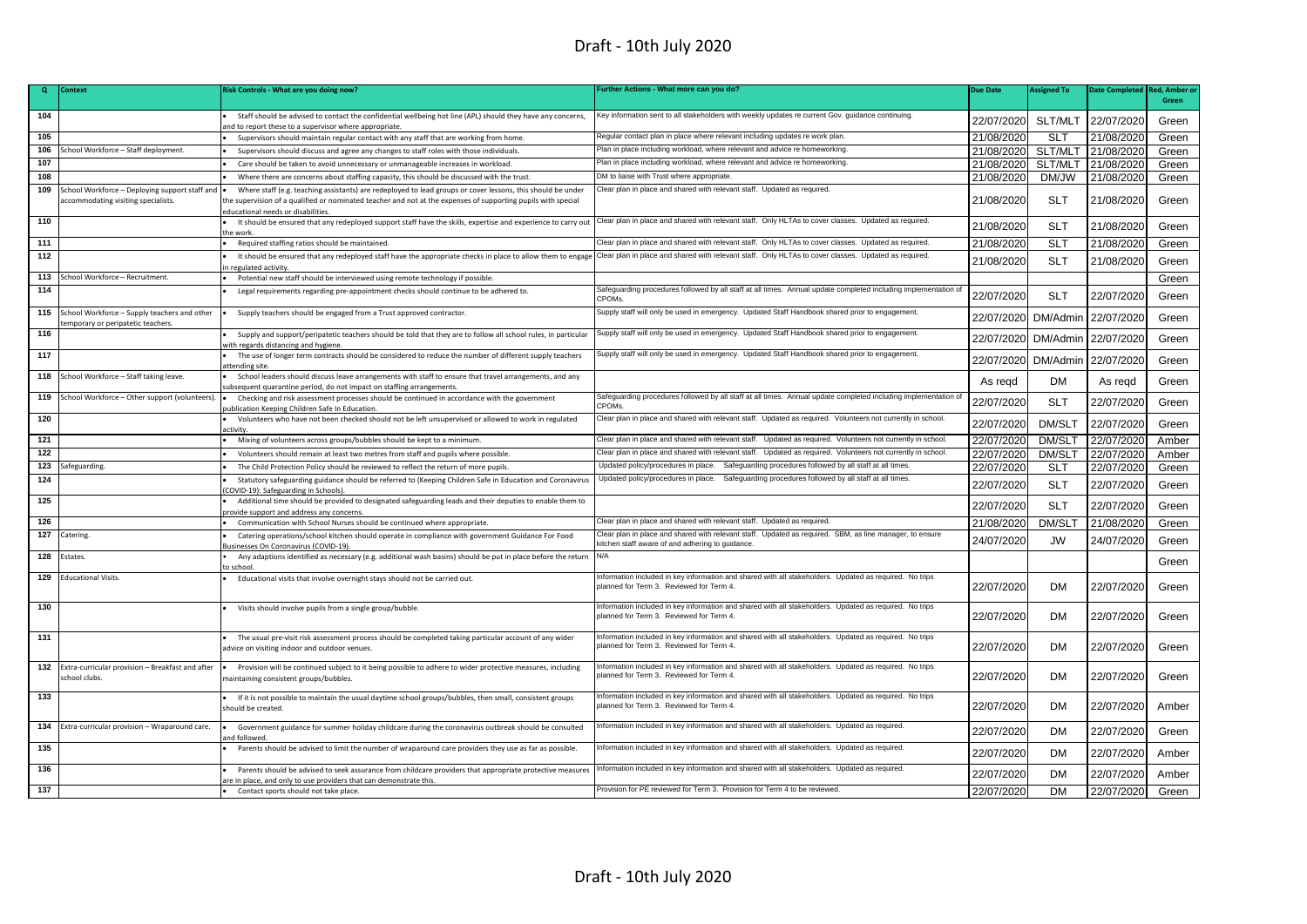| $\mathbf{Q}$ | <b>Context</b>                                                                                                                                                                                 | Risk Controls - What are you doing now?                                                                                                                                                                                                                                                                 | urther Actions - What more can you do?                                                                                                                                                              | <b>Due Date</b>     | Assigned To                    | <b>Date Completed</b> | <b>Red. Amber o</b> |
|--------------|------------------------------------------------------------------------------------------------------------------------------------------------------------------------------------------------|---------------------------------------------------------------------------------------------------------------------------------------------------------------------------------------------------------------------------------------------------------------------------------------------------------|-----------------------------------------------------------------------------------------------------------------------------------------------------------------------------------------------------|---------------------|--------------------------------|-----------------------|---------------------|
|              |                                                                                                                                                                                                |                                                                                                                                                                                                                                                                                                         |                                                                                                                                                                                                     |                     |                                |                       | Green               |
| 138          | Government guidance is not followed and/or<br>staff/pupils display a lack of awareness of the<br>risks or inadequate communication, increasing<br>the possibility of transmission of COVID-19. | A designated responsible person should subscribe to Government/DfE news releases and ensure that they<br>re passed to school leaders to act upon.                                                                                                                                                       |                                                                                                                                                                                                     |                     | 24/07/2020 DM/Admin 24/07/2020 |                       | Green               |
| 139          |                                                                                                                                                                                                | Daily Government statements should be monitored by a designated responsible person and details should<br>e provided to school leaders to act upon                                                                                                                                                       | Updated as required.                                                                                                                                                                                |                     | 24/07/2020 DM/Admin 24/07/2020 |                       | Green               |
| 140          |                                                                                                                                                                                                | Staff should be advised of any relevant information prior to returning to the school.                                                                                                                                                                                                                   | Continue to monitor during further school breaks, including weekends, with staff updated as required.                                                                                               | 21/08/2020          | DM/Admin                       | 21/08/2020            | Amber               |
| 141          |                                                                                                                                                                                                | Staff should be informed of any relevant new information as soon as possible                                                                                                                                                                                                                            | Continue to monitor during further school breaks, including weekends, with staff updated as required.                                                                                               | 21/08/2020 DM/Admin |                                | 21/08/2020            | Amber               |
| 142          |                                                                                                                                                                                                | Pupils, parents, carers, etc. should be informed of any relevant information prior to pupils returning to<br>chool                                                                                                                                                                                      | Continue to monitor during further school breaks, including weekends, with parents updated as required.                                                                                             | 21/08/2020          | DM/Admin                       | 21/08/2020            | Amber               |
| 143          |                                                                                                                                                                                                | Pupils, parents, carers, etc. should be informed of any relevant new information as soon as possible.                                                                                                                                                                                                   | Continue to monitor during further school breaks, including weekends, with parents updated as required.                                                                                             | 21/08/2020          | DM/Admin                       | 21/08/2020            | Amber               |
| 144          | The school and/or machinery and equipment<br>are not safe for use due to lack of maintenance<br>and/or competent operators.                                                                    | Daily, weekly, termly and scheduled maintenance should be continued in accordance with existing<br>arrangements and schedules.                                                                                                                                                                          | Site Manager checking maintenance up to date and scheduleing in any checks due.                                                                                                                     | 21/08/2020          | JW/GC                          | 21/08/2020            | Green               |
| 145          |                                                                                                                                                                                                | The continuation of maintenance and testing should be ensured for key items and systems including:                                                                                                                                                                                                      | Site Manager checking maintenance up to date and scheduling in any checks due, in line with current policy                                                                                          | 21/08/2020          | JW/GC                          | 21/08/2020            | Green               |
| 146          |                                                                                                                                                                                                | Maintenance and testing of water systems, including scheduled tests/checks in accordance with the<br>gionella management plan.                                                                                                                                                                          | Site Manager checking maintenance up to date and scheduling in any checks due, in line with current policy.                                                                                         | 21/08/2020          | JW/GC                          | 21/08/2020            | Green               |
| 147          |                                                                                                                                                                                                | Gas and heating systems including supplies to kitchens, laboratories and classrooms.                                                                                                                                                                                                                    | Site Manager checking maintenance up to date and scheduling in any checks due, in line with current policy.                                                                                         | 21/08/2020          | JW/GC                          | 21/08/2020            | Green               |
| 148          |                                                                                                                                                                                                | Fire safety systems including testing and maintenance of the fire alarm, emergency lighting, fire suppression<br>stem, sprinkler installation, fire hydrants and fire extinguishers.                                                                                                                    | Site Manager checking maintenance up to date and scheduling in any checks due, in line with current policy.                                                                                         | 21/08/2020          | JW/GC                          | 21/08/2020            | Green               |
| 149          |                                                                                                                                                                                                | Kitchen/catering equipment.                                                                                                                                                                                                                                                                             | Site Manager checking maintenance up to date and scheduling in any checks due, in line with current policy.                                                                                         | 21/08/2020          | JW/GC                          | 21/08/2020            | Green               |
| 150          |                                                                                                                                                                                                | Security systems including the intruder alarm, access control system and CCTV.                                                                                                                                                                                                                          | Site Manager checking maintenance up to date and scheduling in any checks due, in line with current policy.                                                                                         | 21/08/2020          | JW/GC                          | 21/08/2020            | Green               |
| 151          |                                                                                                                                                                                                | Ventilation systems for general use (e.g. air conditioning) and for special use (e.g. fume extraction systems)                                                                                                                                                                                          | Site Manager checking maintenance up to date and scheduling in any checks due, in line with current policy.                                                                                         | 21/08/2020          | JW/GC                          | 21/08/2020            | Green               |
| 152          |                                                                                                                                                                                                | Maintenance and inspection regimes, including statutory testing required under LOLER, PSSR or CoSHH<br>Regulations, should be continued                                                                                                                                                                 | Site Manager checking maintenance up to date and scheduling in any checks due, in line with current policy.                                                                                         | 21/08/2020          | JW/GC                          | 21/08/2020            | Green               |
| 153          |                                                                                                                                                                                                | It should be ensured that trained and competent staff are in place to operate machinery and equipment and<br>o carry out any required in-house testing.                                                                                                                                                 | Site Manager checking maintenance up to date and scheduling in any checks due, in line with current policy.                                                                                         | 21/08/2020          | JW/GC                          | 21/08/2020            | Green               |
| 154          | Transmission of COVID-19 by ventilation<br>vstems                                                                                                                                              | Ventilation systems should be set to "Full Fresh Air".                                                                                                                                                                                                                                                  | Site Manager to ensure where relevant.                                                                                                                                                              | 21/08/2020          | JW/GC                          | 21/08/2020            | Green               |
| 155          |                                                                                                                                                                                                | Windows should be opened and used to create natural ventilation where safe to do so (i.e. where doing so<br>oes not compromise security).                                                                                                                                                               | Key information sent to all stakeholders with weekly updates re current Gov. guidance continuing.                                                                                                   | 22/07/2020          | DM/SLT                         | 22/07/2020            | Amber               |
|              | 156 Infection with COVID-19 whilst working<br>t/attending the school due to expected<br>rocedures not being followed                                                                           | Staff and pupils should be informed of all rules and procedures to follow in order to protect their health and Key information sent to all stakeholders with weekly updates re current Gov. guidance continuing.<br>the health of others in accordance with up to date recommended government guidance. |                                                                                                                                                                                                     | 22/07/2020          | DM/SLT                         | 22/07/2020            | Amber               |
| 157          |                                                                                                                                                                                                | Staff to teach correct hand-washing procedures to pupils and to build hand-washing time into the daily<br>outine (e.g. on arrival, before and after breaks and before leaving school).                                                                                                                  | Key information sent to all stakeholders with weekly updates re current Gov. guidance continuing.                                                                                                   | 22/07/2020          | <b>DM/SLT</b>                  | 22/07/2020            | Amber               |
| 158          |                                                                                                                                                                                                | Staff to reinforce the messages to pupils for thorough and regular cleaning of hands, the avoidance of<br>touching the face with hands and the "Catch it, bin it, kill it" procedure. Signage to this effect to be provided.                                                                            | Key information sent to all stakeholders with weekly updates re current Gov. guidance continuing.                                                                                                   | 22/07/2020          | DM/SLT                         | 22/07/2020            | Amber               |
| 159          |                                                                                                                                                                                                | This risk assessment should be provided to staff, who should sign to acknowledge they have read and<br>inderstood it.                                                                                                                                                                                   | Shared with staff and staff signed to acknowledge. Updates shared with staff with reading of updates signed                                                                                         | 21/08/2020          | DM/SLT                         | 21/08/2020            | Green               |
| 160          |                                                                                                                                                                                                | This risk assessment should be published on the school website and parents/carers should be advised how<br>hev can access it                                                                                                                                                                            | Shared on website and updated when risk assessment updated.                                                                                                                                         | 21/08/2020          | DM/SLT                         | 21/08/2020            | Green               |
| 161          |                                                                                                                                                                                                | Alcohol based hand sanitiser gel points should be provided throughout the school including at all points of<br>ntry and exit, and at the entry point to all rooms.                                                                                                                                      | Site Team monirtoring provisions and reordering where required.                                                                                                                                     | 21/08/2020          | JW/GC                          | 21/08/2020            | Amber               |
| 162          |                                                                                                                                                                                                | All persons should be instructed to use alcohol-based hand sanitiser before entering a room. Signage to this<br>ffect should be provided                                                                                                                                                                | Key information sent to all stakeholders and updated regularly. Signage in place                                                                                                                    | 21/08/2020          | DM/GC                          | 21/08/2020            | Amber               |
| 163          |                                                                                                                                                                                                | Tissues should be provided for personal use in all rooms.                                                                                                                                                                                                                                               |                                                                                                                                                                                                     | 21/08/2020          | DM/GC                          | 21/08/2020            | Amber               |
| 164          |                                                                                                                                                                                                | Staff and pupils should be told to report any suspected breaches of the required practices and procedures<br>a member of the senior leadership team                                                                                                                                                     | Key information and expectations sent to all stakeholders. Process for reporting updated as required. All<br>staff responsible for reporting breaches of guidance.                                  | 22/07/2020          | DM/SLT                         | 22/07/2020            | Amber               |
| 165          |                                                                                                                                                                                                | Appropriate disciplinary action should be taken against persons who do not follow the required practices<br>nd procedures                                                                                                                                                                               | All staff responsible for reporting breaches of guidance, e.g. not adhering to social distancing, allowing<br>unauthorised visitors into school, not following risk assessment.                     | As regd             | <b>DM</b>                      | As regd               | Amber               |
| 166          | Infected persons (lessees/tenants, visitors,<br>contractors, bin men, deliveries, etc.) could<br>introduce COVID-19 into the school.                                                           | Persons attending/visiting the premises should be told not to attend if they or anyone they live with have<br>ymptoms of COVID-19. Signage to this effect should be displayed at points of entry to the school.                                                                                         | nformation included in key information and shared with all stakeholders. Signage in place.                                                                                                          | 21/08/2020          | DM                             | 21/08/2020            | Amber               |
| 167          |                                                                                                                                                                                                | Visitors, contractors and couriers should be provided with timeslots so that the number of people attending<br>he premises at any one time can be minimised as much as possible.                                                                                                                        | Clear guidance in place. Updated guidelines shared prior to engagement. Visitor Declaration paperwork<br>prior to entry to school with clear criteria for visits (not allowed if criteria not met). | 22/07/2020          | DM/Admin                       | 22/07/2020            | Green               |
| 168          |                                                                                                                                                                                                | Maintenance, etc. visits should be scheduled for outside of normal school hours where possible.                                                                                                                                                                                                         | Clear quidance in place. Updated quidelines shared prior to engagement. Visitor Declaration paperwork<br>prior to entry to school with clear criteria for visits (not allowed if criteria not met). | 22/07/2020          | DM/Admin 22/07/2020            |                       | Green               |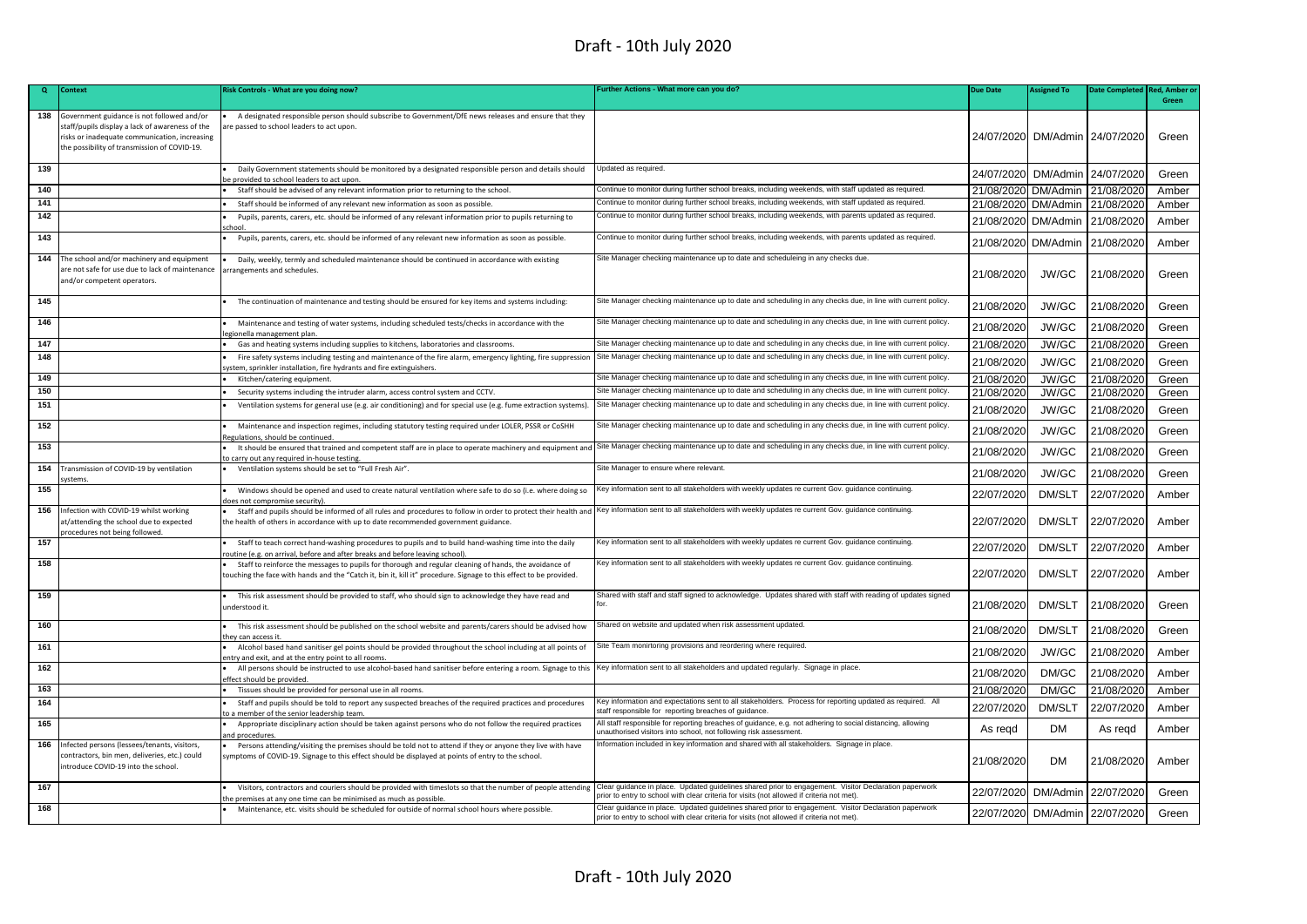| $\mathbf{Q}$ | Context                                               | Risk Controls - What are you doing now?                                                                                                                                                                                                | Further Actions - What more can you do?                                                                                                                                                                        | <b>Due Date</b> | <b>Assigned To</b> | <b>Date Completed</b> | <b>Red. Amber</b> |
|--------------|-------------------------------------------------------|----------------------------------------------------------------------------------------------------------------------------------------------------------------------------------------------------------------------------------------|----------------------------------------------------------------------------------------------------------------------------------------------------------------------------------------------------------------|-----------------|--------------------|-----------------------|-------------------|
|              |                                                       |                                                                                                                                                                                                                                        |                                                                                                                                                                                                                |                 |                    |                       | Green             |
| 169          |                                                       | Large deliveries should be avoided to enable them to be collected by a single person. Where "two-person<br>ollection" is necessary, consistent "teams" of two people should be used.                                                   |                                                                                                                                                                                                                | 21/08/2020      | JW/GC              | 21/08/2020            | Green             |
| 170          |                                                       | Alcohol based hand sanitiser gel should be used before entering the school. This should be provided at all<br>points of entry.                                                                                                         | Key information and expectations sent to all stakeholders. Processes revisited/updated as required.                                                                                                            | 22/07/2020      | DM/GC              | 21/08/2020            | Amber             |
| 171          |                                                       | A "drop box" should be provided to enable letters, etc. to be delivered in a contactless way.                                                                                                                                          |                                                                                                                                                                                                                | 22/07/2020      | JW/GC              | 22/07/2020            | Green             |
| 172          |                                                       | Contactless payment should be used instead of cash payments.                                                                                                                                                                           |                                                                                                                                                                                                                | 22/07/2020      | JW/GC              | 22/07/2020            | Green             |
| 173          |                                                       | A Perspex screen should be provided as a barrier at the counter between the receptionist and visitors.                                                                                                                                 | Glass window to be utilised                                                                                                                                                                                    | 22/07/2020      | JW/GC              | 22/07/2020            | Amber             |
| 174          |                                                       | Alcohol based hand sanitiser gel should be used before and after using touch screen visitor management<br>vstems or visitor books                                                                                                      | Key information and expectations sent to all stakeholders. Processes revisited/updated as required.                                                                                                            | 22/07/2020      | JW/GC              | 22/07/2020            | Amber             |
| 175          |                                                       | Pens intended for shared use in reception (e.g. with visitor books) should be removed.                                                                                                                                                 |                                                                                                                                                                                                                | 21/08/2020      | Admin              | 21/08/2020            | Green             |
| 176          |                                                       | Alcohol based hand sanitiser gel should be used after signing delivery receipts, etc.                                                                                                                                                  | Key information and expectations sent to all stakeholders. Processes revisited/updated as required.                                                                                                            | 22/07/2020      | Admin              | 22/07/2020            | Amber             |
| 177          |                                                       | Handshakes should be avoided when greeting visitors                                                                                                                                                                                    | Key information and expectations sent to all stakeholders. Processes revisited/updated as required.                                                                                                            | 22/07/2020      | <b>DM/SLT</b>      | 22/07/2020            | Green             |
| 178          |                                                       | If someone that has visited the school advises that they have tested positive for COVID-19 within 10 days of<br>heir visit                                                                                                             | Key information sent to all stakeholders with weekly updates re current Gov. guidance continuing.                                                                                                              | 22/07/2020      | DM/Admin           | 22/07/2020            | Amber             |
| 179          |                                                       | Anyone with whom they had contact should go home and self-isolate for 10 days. If no symptoms are<br>eveloped, these people could then return to school after 10 days.                                                                 | Key information sent to all stakeholders with weekly updates re current Gov. guidance continuing.                                                                                                              | 22/07/2020      | DM/Admin           | 22/07/2020            | Amber             |
| 180          |                                                       | Areas where the affected person had spent time and objects that they had touched should be identified and Enhanced cleaning schedule in place and shared with site team/cleaning staff. Site Team/SBM monitoring<br>horoughly cleaned. | cleaning schedule, reviewing where necessary. Cleaning materials in all rooms, checked by Site Team.                                                                                                           | 24/07/2020      | DM/GC              | 24/07/2020            | Amber             |
| 181          |                                                       | The school should contact Public Health England and follow any guidance given.                                                                                                                                                         | Clear plan in place and shared with relevant staff. Updates shared with staff as required.                                                                                                                     | 22/07/2020      | DM/Admin           | 22/07/2020            | Green             |
| 182          |                                                       | Only one person should be allowed in the cloakroom at any one time. Supervision should be provided from<br>least 2 metres distance if required.                                                                                        | Key information sent to all stakeholders with weekly updates re current Gov. guidance continuing. Social<br>distancing in place at key points in the day with clear stagger in place for cloakroom use.        | 22/07/2020      |                    | DM/Admin 22/07/2020   | Amber             |
| 183          |                                                       | Pupils should hang their coats on the same peg every day.                                                                                                                                                                              | Key information sent to all stakeholders with weekly updates re current Gov. quidance continuing.                                                                                                              | 22/07/2020      |                    | DM/Admin 22/07/2020   | Green             |
| 184          |                                                       | Pupils should be told to store any bags, etc. under their desk to reduce the need to visit the cloakroom.                                                                                                                              | Key information sent to all stakeholders with weekly updates re current Gov. guidance in continuing.                                                                                                           | 22/07/2020      | DM/Admin           | 22/07/2020            | Green             |
| 185          |                                                       | The cloakroom should be thoroughly cleaned at the end of each day.                                                                                                                                                                     | Enhanced cleaning schedule in place and shared with site team/cleaning staff. Site Team/SBM monitoring<br>leaning schedule, reviewing where necessary. Cleaning materials in all rooms, checked by Site Team   | 24/07/2020      | DM/GC              | 24/07/2020            | Amber             |
| 186          |                                                       | Additional cleaning should be arranged and carried out at appropriate intervals during the day (e.g. after<br>areak times                                                                                                              | Enhanced cleaning schedule in place and shared with site team/cleaning staff. Site Team/SBM monitoring<br>cleaning schedule, reviewing where necessary. Cleaning materials in all rooms, checked by Site Team. | 24/07/2020      | DM/GC              | 24/07/2020            | Amber             |
| 187          |                                                       | It should be ensured that CoSHH assessments have been carried out, and that any staff involved in cleaning<br>have been provided with appropriate instruction, training and personal protective equipment.                             | Site Manager continuning to review and ensure undertaken in line with current policy                                                                                                                           | 21/08/2020      | JW/GC              | 21/08/2020            | Green             |
| 188          | Spread of COVID-19 in cloakrooms/coat lobbies         | Only one person should use a toilet facility at a time.                                                                                                                                                                                | Key information sent to all stakeholders with weekly updates re current Gov. quidance continuing.                                                                                                              | 22/07/2020      |                    | DM/Admin 22/07/2020   | Amber             |
| 189          |                                                       | Hand sanitiser gel should be used before accessing toilet facilities.                                                                                                                                                                  | Key information sent to all stakeholders with weekly updates re current Gov. guidance continuing.                                                                                                              | 22/07/2020      |                    | DM/Admin 22/07/2020   | Amber             |
| 190          |                                                       | Pupils and staff should be told to thoroughly wash hands for at least 20 seconds after using the toilet.                                                                                                                               | Key information sent to all stakeholders with weekly updates re current Gov. guidance in continuing.                                                                                                           | 22/07/2020      |                    | DM/Admin 22/07/2020   | Amber             |
| 191          |                                                       | Paper hand towels, with bins for disposal of used towels, should be provided to replace hand dryers.                                                                                                                                   | Key information sent to all stakeholders with weekly updates re current Gov. guidance continuing.                                                                                                              | 22/07/2020      | DM/Admin           | 22/07/2020            | Amber             |
| 192          | Spread of COVID-19 on circulation routes.             | Use of the corridors by large groups of people should be avoided where possible (e.g. by following an<br>external route                                                                                                                | One way system in place. Staggered timetables in place. Restricted travel around school. Updated as<br>required.                                                                                               | 22/07/2020      | <b>DM</b>          | 22/07/2020            | Green             |
| 193          |                                                       | Class break/lunch times should be staggered if possible to prevent two groups from needing to use the same<br>orridor at the same time.                                                                                                | Timetables for staggered starts, breaks, lunches and end of day in place and shared with all stakeholders.<br>Updated as required including extended stagger if required.                                      | 22/07/2020      | <b>DM</b>          | 22/07/2020            | Green             |
| 194          |                                                       | Doors should be propped open where it does not impact on fire protection. If fire doors need to be propped<br>open, automatic self-closing devices linked to the fire alarm could be considered                                        | Key information sent to all stakeholders with weekly updates re current Gov. guidance in Sept.                                                                                                                 | 22/07/2020      | DM/Admin           | 22/07/2020            | Amber             |
| 195          |                                                       | Corridors should be thoroughly cleaned at the end of each day with particular focus on high use points such<br>s doors, hand rails and elevators                                                                                       | Enhanced cleaning schedule in place and shared with site team/cleaning staff. Site Team/SBM monitoring<br>cleaning schedule, reviewing where necessary.                                                        | 24/07/2020      | DM/GC              | 24/07/2020            | Amber             |
| 196          |                                                       | Additional cleaning should be arranged and carried out at appropriate intervals during the day (e.g. after<br>break times                                                                                                              | Enhanced cleaning schedule in place and shared with site team/cleaning staff. Site Team/SBM monitoring<br>leaning schedule, reviewing where necessary. Cleaning materials in all rooms, checked by Site Team.  | 24/07/2020      | DM/GC              | 24/07/2020            | Amber             |
| 197          | Spread of COVID-19 in the dining<br>oom/assembly hall | Assemblies involving more than one group/bubble should be ceased.                                                                                                                                                                      | Class Collective Worship or via Teams to be undertaken during Term 3. Plan to be reviewed for Term 4.                                                                                                          | 22/07/2020      | <b>DM</b>          | 22/07/2020            | Green             |
| 198          |                                                       | Staggering lunch times should be considered to reduce the number of people using the dining room at any<br>one time                                                                                                                    | Children eating in classrooms during Term 3, with exception of FS2. To be reviewed for Term 4.                                                                                                                 | 22/07/2020      | <b>DM</b>          | 22/07/2020            | Amber             |
| 199          |                                                       | Alcohol based hand sanitiser gel should be used before entering the dining room. This should be provided at Key information shared with staff. Site Team monitoring provisions and updating as required.<br>all points of entry.       |                                                                                                                                                                                                                | 22/07/2020      | <b>DM</b>          | 22/07/2020            | Amber             |
| 200          |                                                       | Groups should be seated together, at the same set of tables every day, and at least 2 metres apart from any<br>other groups                                                                                                            | N/A - Pupils eating in classrooms. To be reviewed for Term 4.                                                                                                                                                  | 22/07/2020      | <b>JW/TC</b>       | 22/07/2020            | Green             |
| 201          |                                                       | Tables and chairs should be thoroughly cleaned when set up and when taken down for storage.                                                                                                                                            | N/A - Pupils eating in classrooms. To be reviewed for Term 4.                                                                                                                                                  | 22/07/2020      | <b>JW/TC</b>       | 22/07/2020            | Green             |
| 202          |                                                       | If there is insufficient space in the dining room, delivery of meals to the classroom for consumption should<br>e considered                                                                                                           | N/A - Pupils eating in classrooms. To be reviewed for Term 4.                                                                                                                                                  | 22/07/2020      | <b>JW/TC</b>       | 22/07/2020            | Green             |
| 203          |                                                       | If kitchen facilities are not in use, bought-in, pre-packaged meals should be provided, with these being<br>onsumed in classrooms                                                                                                      | N/A                                                                                                                                                                                                            | 22/07/2020      | <b>JW/TC</b>       | 22/07/2020            | Green             |
| 204          |                                                       | Existing high standards of kitchen hygiene should be maintained for plates, trays, cutlery, etc.                                                                                                                                       | Key information shared with all staff re kitchen practice and updated as and when<br>required.                                                                                                                 | 22/07/2020      | <b>JW/TC</b>       | 22/07/2020            | Amber             |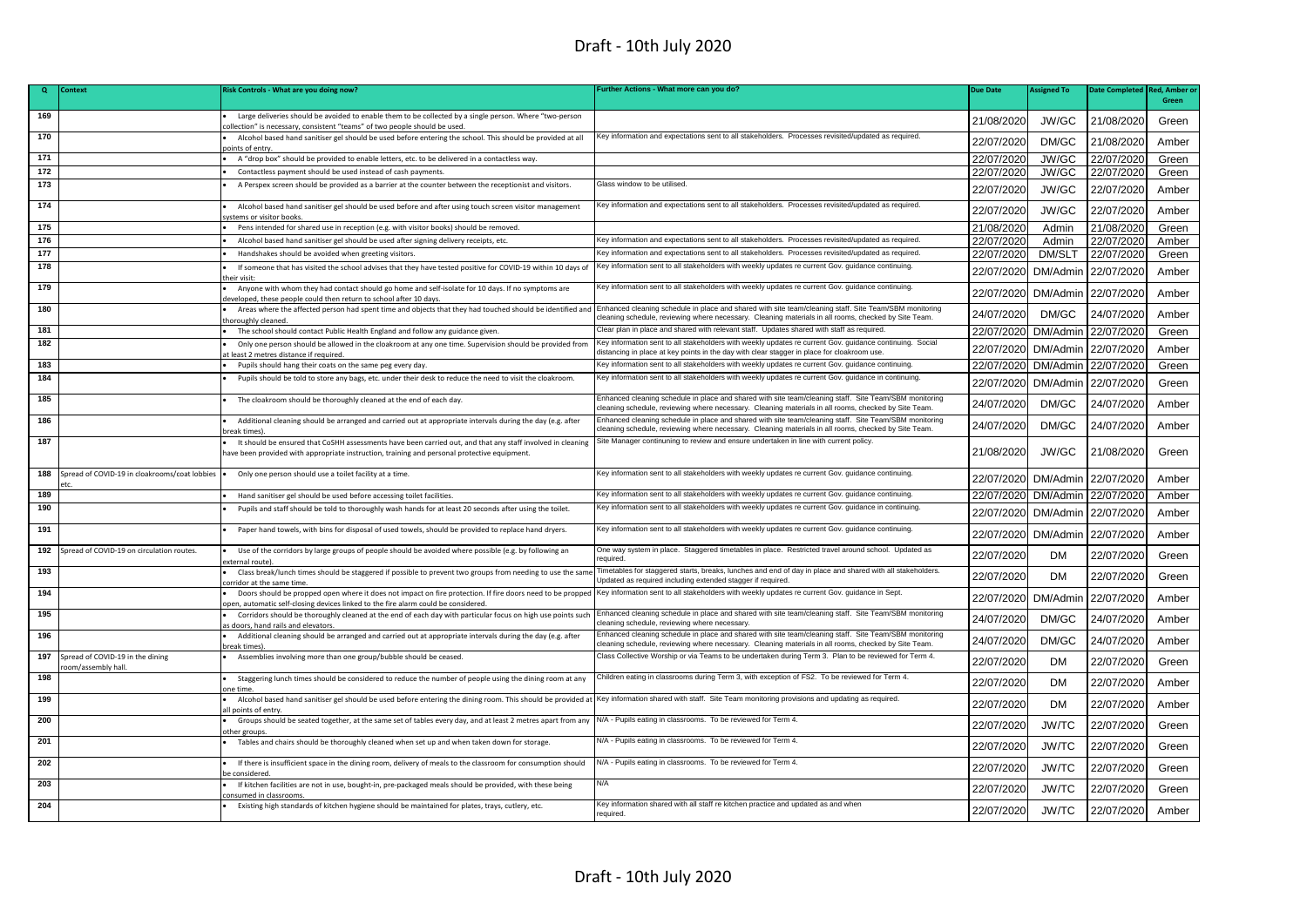| Q   | Context                                                                                                                                                | <b>Risk Controls - What are you doing now?</b>                                                                                                                                                                                                                                                     | Further Actions - What more can you do?                                                                                                                                                                        | <b>Due Date</b> | <b>Assigned To</b> | <b>Date Completed</b> | Red, Amber |
|-----|--------------------------------------------------------------------------------------------------------------------------------------------------------|----------------------------------------------------------------------------------------------------------------------------------------------------------------------------------------------------------------------------------------------------------------------------------------------------|----------------------------------------------------------------------------------------------------------------------------------------------------------------------------------------------------------------|-----------------|--------------------|-----------------------|------------|
|     |                                                                                                                                                        |                                                                                                                                                                                                                                                                                                    |                                                                                                                                                                                                                |                 |                    |                       | Green      |
| 205 | Spread of COVID-19 in the staff room.                                                                                                                  | Staggering of break and lunch times should be considered to reduce the numbers of staff using the staff<br>oom at any one time.                                                                                                                                                                    | Timetables for staggered starts, breaks, lunches and end of day in place and shared with all stakeholders.                                                                                                     | 22/07/2020      | <b>DM</b>          | 22/07/2020            | Amber      |
| 206 |                                                                                                                                                        | Staff should be told only to visit the staff room on limited occasions, and to take their breaks in their<br>classrooms where possible.                                                                                                                                                            | Additional staff rooms in place.                                                                                                                                                                               | 24/07/2020      | DM/Site            | 24/07/2020            | Amber      |
| 207 |                                                                                                                                                        | Seating should be spaced 2 metres apart and not directly facing other seating.                                                                                                                                                                                                                     | Layouts adapted and in place. Additional furniture removed and stored. Additional staff rooms in place.                                                                                                        | 24/07/2020      | DM/Site            | 24/07/2020            | Amber      |
| 208 |                                                                                                                                                        | Meals could be provided to staff to prevent them from needing to bring/prepare their own food.                                                                                                                                                                                                     | System in place for staff to order food if choose to.                                                                                                                                                          | 24/07/2020      | <b>JW/TC</b>       | 24/07/2020            | Green      |
| 209 |                                                                                                                                                        | Shared use of cups, mugs, plates, etc. should be ceased.                                                                                                                                                                                                                                           | Guidance in place and revisited as required.                                                                                                                                                                   | 22/07/2020      | <b>DM</b>          | 22/07/2020            | Green      |
| 210 |                                                                                                                                                        | Alcohol based hand sanitiser gel should be used by staff before entering the kitchen and upon leaving the<br>taff room to return to their class                                                                                                                                                    | Key information sent to all stakeholders with weekly updates re current Gov. guidance continuing.                                                                                                              | 22/07/2020      | DM/Admin           | 22/07/2020            | Amber      |
| 211 |                                                                                                                                                        | The staff room should be thoroughly cleaned at the end of the working day.                                                                                                                                                                                                                         | Enhanced cleaning schedule in place and shared with site team/cleaning staff. Site Team/SBM monitoring<br>cleaning schedule, reviewing where necessary. Cleaning materials in all rooms, checked by Site Team. | 24/07/2020      | DM/GC              | 24/07/2020            | Amber      |
| 212 |                                                                                                                                                        | Additional cleaning should be arranged and carried out at appropriate intervals during the day (e.g. when all Enhanced cleaning schedule in place and shared with site team/cleaning staff. Site Team/SBM monitoring<br>dasses are in session)                                                     | leaning schedule, reviewing where necessary. Cleaning materials in all rooms, checked by Site Team.                                                                                                            | 24/07/2020      | DM/GC              | 24/07/2020            | Amber      |
| 213 | Spread of COVID-19 in offices.                                                                                                                         | Workstations should be separated by at least two metres. Where this is not possible, they should be either<br>separate by Perspex screens or by changing the orientation to enable "back to back" or "side to side" working.                                                                       |                                                                                                                                                                                                                | 24/07/2020      | DM/GC              | 24/07/2020            | Green      |
| 214 |                                                                                                                                                        | Alcohol based hand sanitiser gel should be used by staff before entering the office and upon leaving to<br>attend another area                                                                                                                                                                     | Key information/expectations sent to all stakeholders with weekly updates re current Gov. guidance<br>continuina                                                                                               | 22/07/2020      | DM/Admin           | 22/07/2020            | Amber      |
| 215 |                                                                                                                                                        | The office should be thoroughly cleaned at the end of the working day.                                                                                                                                                                                                                             | Enhanced cleaning schedule in place and shared with site team/cleaning staff. Site Team/SBM monitoring<br>cleaning schedule, reviewing where necessary. Cleaning materials in all rooms, checked by Site Team. | 24/07/2020      | DM/GC              | 24/07/2020            | Amber      |
|     | 216 Spread of COVID-19 whilst carrying out<br>neetings with parents, carers, etc. at the                                                               | Face to face meetings should be avoided wherever possible, with discussions instead taking place using the<br>telephone or video conferencing.                                                                                                                                                     | Clear guidance in place. Updated guidelines shared prior to engagement if no alternative option (last resort).                                                                                                 | 22/07/2020      | DM                 | 22/07/2020            | Green      |
| 217 |                                                                                                                                                        | Persons attending/visiting the premises should be told not to attend if they or anyone they live with have<br>vmptoms of COVID-19.                                                                                                                                                                 | Clear guidance in place. Updated guidelines shared prior to engagement if no alternative option (last resort).<br>/istor declaration in place with clear criteria to be met for entry to school.               | 22/07/2020      | <b>DM</b>          | 22/07/2020            | Amber      |
| 218 |                                                                                                                                                        | Alcohol based hand sanitiser gel should be used before entering the school. This should be provided at all<br>noints of entry                                                                                                                                                                      | Key information/expectations sent to all stakeholders with weekly updates re current Gov. guidance<br>continuina                                                                                               | 22/07/2020      | DM/Admin           | 22/07/2020            | Amber      |
| 219 |                                                                                                                                                        | Handshakes should be avoided when greeting visitors.                                                                                                                                                                                                                                               | Key information and expectations sent to all stakeholders. Processes updated as required.                                                                                                                      | 22/07/2020      | DM/Admin           | 22/07/2020            | Green      |
| 220 |                                                                                                                                                        | Meeting attendees should remain at least 2 metres apart from each other.                                                                                                                                                                                                                           | Clear guidance in place. Updated guidelines shared prior to engagement if no alternative option (last resort).<br>Visitor declaration in place with clear criteria to be met for entry to school.              | 22/07/2020      | DM                 | 22/07/2020            | Amber      |
| 221 |                                                                                                                                                        | Shared use of items (e.g. paperwork) should be avoided where possible                                                                                                                                                                                                                              | Clear guidance in place. Updated guidelines shared prior to engagement if no alternative option (last resort).                                                                                                 | 22/07/2020      | DM                 | 22/07/2020            | Amber      |
| 222 |                                                                                                                                                        | Alcohol based hand sanitiser gel should be provided for use before/after items are passed between persons                                                                                                                                                                                          | Key information/expectations sent to all stakeholders with weekly updates re current Gov. guidance<br>continuing. Site Team to continue to monitor provisions and reorder as required.                         | 22/07/2020      | DM/Admin           | 22/07/2020            | Amber      |
| 223 |                                                                                                                                                        | The room should be thoroughly cleaned when the meeting has concluded and before being used again.                                                                                                                                                                                                  | Enhanced cleaning schedule in place and shared with site team/cleaning staff. Site Team/SBM monitoring<br>cleaning schedule, reviewing where necessary. Cleaning materials in all rooms, checked by Site Team. | 24/07/2020      | DM/GC              | 24/07/2020            | Amber      |
|     | 224 Spread of COVID-19 whilst carrying out<br>neetings with parents, carers, etc. at their<br>ome environment.                                         | Face to face meetings should be avoided wherever possible, with discussions instead taking place using the<br>telephone or video conferencing.                                                                                                                                                     | Clear guidance in place. Updated guidelines shared prior to engagement if no alternative option (last resort).<br>/isitor declaration in place with clear criteria to be met for entry to school.              | 22/07/2020      | DM                 | 22/07/2020            | Green      |
| 225 |                                                                                                                                                        | The meeting should be avoided if anyone who will be attending the meeting or anyone they live with have<br>ymptoms of COVID-19                                                                                                                                                                     | Clear quidance in place. Updated quidelines shared prior to engagement if no alternative option (last resort).<br>Visitor declaration in place with clear criteria to be met for entry to school.              | 22/07/2020      | <b>DM</b>          | 22/07/2020            | Amber      |
| 226 |                                                                                                                                                        | Use of shared vehicles/pool cars should be avoided.                                                                                                                                                                                                                                                | Clear guidance in place. Updated guidelines shared prior to engagement if no alternative option (last resort).                                                                                                 | 22/07/2020      | DM                 | 22/07/2020            | Amber      |
| 227 |                                                                                                                                                        | The meeting should be conducted in the open and not inside a house. If a rear garden is used, this should be Clear guidance in place. Updated guidelines shared prior to engagement if no alternative option (last resort).<br>accessed via a gate and not through the house.                      | Visitor declaration in place with clear criteria to be met for entry to school.                                                                                                                                | 22/07/2020      | DM                 | 22/07/2020            | Green      |
| 228 |                                                                                                                                                        | Handshakes should be avoided when greeting.                                                                                                                                                                                                                                                        | Key information and expectations sent to all stakeholders. Processes updated as required.                                                                                                                      |                 |                    |                       | Green      |
| 229 |                                                                                                                                                        | Meeting attendees should remain at least 2 metres apart from each other.                                                                                                                                                                                                                           | Clear quidance in place. Updated quidelines shared prior to engagement if no alternative option (last resort).<br>Visitor declaration in place with clear criteria to be met for entry to school.              | 22/07/2020      | <b>DM</b>          | 22/07/2020            | Amber      |
| 230 |                                                                                                                                                        | Shared use of items (e.g. paperwork) should be avoided where possible                                                                                                                                                                                                                              | Clear guidance in place. Updated guidelines shared prior to engagement if no alternative option (last resort).                                                                                                 | 22/07/2020      | <b>DM</b>          | 22/07/2020            | Amber      |
| 231 |                                                                                                                                                        | Alcohol based hand sanitiser gel should be provided for use before/after items are passed between persons                                                                                                                                                                                          | Key information/expectations sent to all stakeholders with weekly updates re current Gov. guidance<br>continuing. Site Team to continue to monitor provisions and reorder as required.                         | 22/07/2020      | DM/Admin           | 22/07/2020            | Amber      |
| 232 | Infection with COVID-19 while dealing with a<br>irst aid incident or the administration of<br>nedicines.                                               | Any staff attending to the affected person should wear personal protective equipment including<br>mask/respirator to FFP3 standard, visor, gloves and apron (ideally Type 4 coveralls), and should wash their hands<br>thoroughly for 20 seconds after removing the personal protective equipment. | Key information/expectations sent to all stakeholders with weekly updates re current Gov. guidance<br>continuing.                                                                                              | 22/07/2020      |                    | DM/Admin 22/07/2020   | Amber      |
| 233 |                                                                                                                                                        | Alcohol based hand sanitiser gel should be used before and after completing the accident book. Use of<br>shared pens should be avoided                                                                                                                                                             | Key information/expectations sent to all stakeholders with weekly updates re current Gov. guidance<br>continuina                                                                                               | 22/07/2020      | DM/Admin           | 22/07/2020            | Amber      |
| 234 | Staff shortage leading to there being an<br>nadequate number of staff on site to supervise<br>upils/manage the premises.                               | Minimum staffing levels (including minimum numbers of first aiders, fire marshals, etc.) should be<br>established and adhered to at all times.                                                                                                                                                     |                                                                                                                                                                                                                | 21/08/2020      | DM/SLT             | 21/08/2020            | Green      |
| 235 |                                                                                                                                                        | If staffing levels are inadequate, the class, activity or facility should be ceased until adequate staffing levels<br>an be re-established.                                                                                                                                                        |                                                                                                                                                                                                                | As regd         | DM                 | As regd               | Green      |
| 236 | Lack of personal protective equipment, cleaning<br>arrangements or cleaning products, or improper<br>use, increases the risk of transmission of COVID- | Sufficient stock of personal protective equipment should be sourced and stored for use.                                                                                                                                                                                                            | Information included in key information for all stakeholders. SBM monitoring and ordering additional PPE as<br>required.                                                                                       | 21/08/2020      | DM/JW              | 21/08/2020            | Amber      |